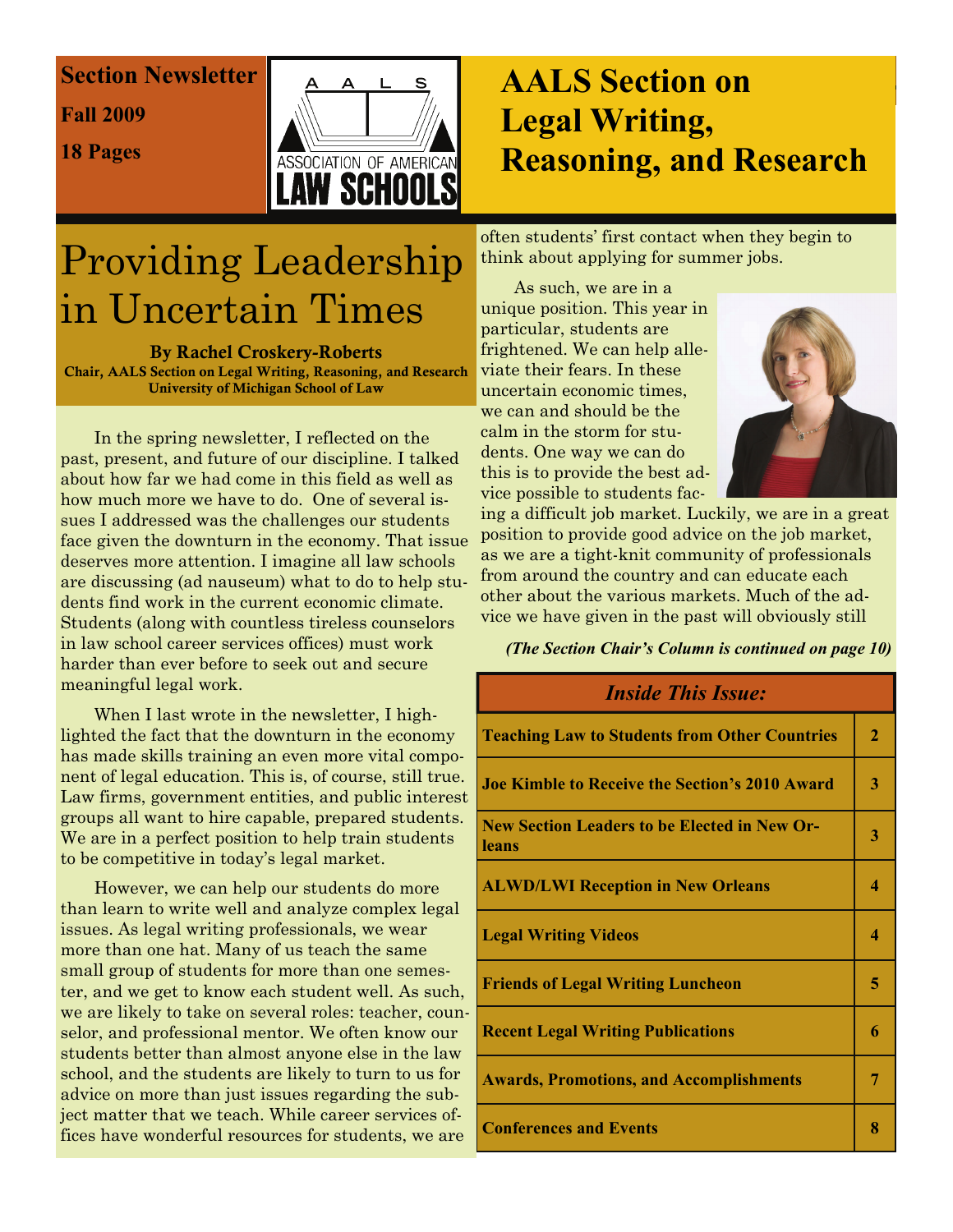#### **Page 2 Newsletter for the AALS Section on Legal Writing, Reasoning, and Research**

# **The Section's 2010 Program in New Orleans**

### *Teaching Law to Students from Other Countries*

**Thursday, January 7, 2010 2:00 - 5:00 p.m. Versailles Ballroom, Third Floor Hilton New Orleans Riverside** 

#### **Speakers:**

- **Cary A. Bricker, University of the Pacific McGeorge School of Law**
- **Juliana V. Campagna, The John Marshall Law School—Chicago**
- **Leah M. Christensen, Thomas Jefferson School of Law**
- **Grace Dodier, Northwestern University School of Law**
- **John Haberstroh, Northwestern University School of Law**
- **Brian K. Landsberg, University of the Pacific McGeorge School of Law**
- **Deborah B. McGregor, Indiana University, Indianapolis School of Law**
- **Mark E. Wojcik, The John Marshall Law School—Chicago**

 The extended section program is a joint program with the AALS Section on Teaching Methods. The program is designed for professors who teach students from other countries or who may want to teach in other countries.

 The Section Award will be presented at the start of the program to Professor Joseph Kimble. The AALS Section on Legal Writing, Reasoning and Research will hold its business meeting at the conclusion of the program. The AALS Section on Teaching Methods will also hold its business meeting at the conclusion of the program.

*Articles and other submissions for the next issue of the section newsletter can be sent to incoming section secretary (see the article on the next page) or to the current newsletter editor.* 

> Prof. Mark E. Wojcik The John Marshall Law School 315 S. Plymouth Court Chicago, IL 60604 or by email to mwojcik@jmls.edu or legalwritingprof@gmail.com

#### *Mandatory Disclaimer*

This newsletter is a forum for the exchange of views. Any opinions expressed here are not necessarily those of the Section or the Association of American Law Schools.

#### *Past Issues of the Section Newsletter*

Past issues of the newsletter are posted on the AALS website at www.aals.org. Click on "Services" and then "Sections" to find the link to the Section on Legal Writing, Reasoning, and Research.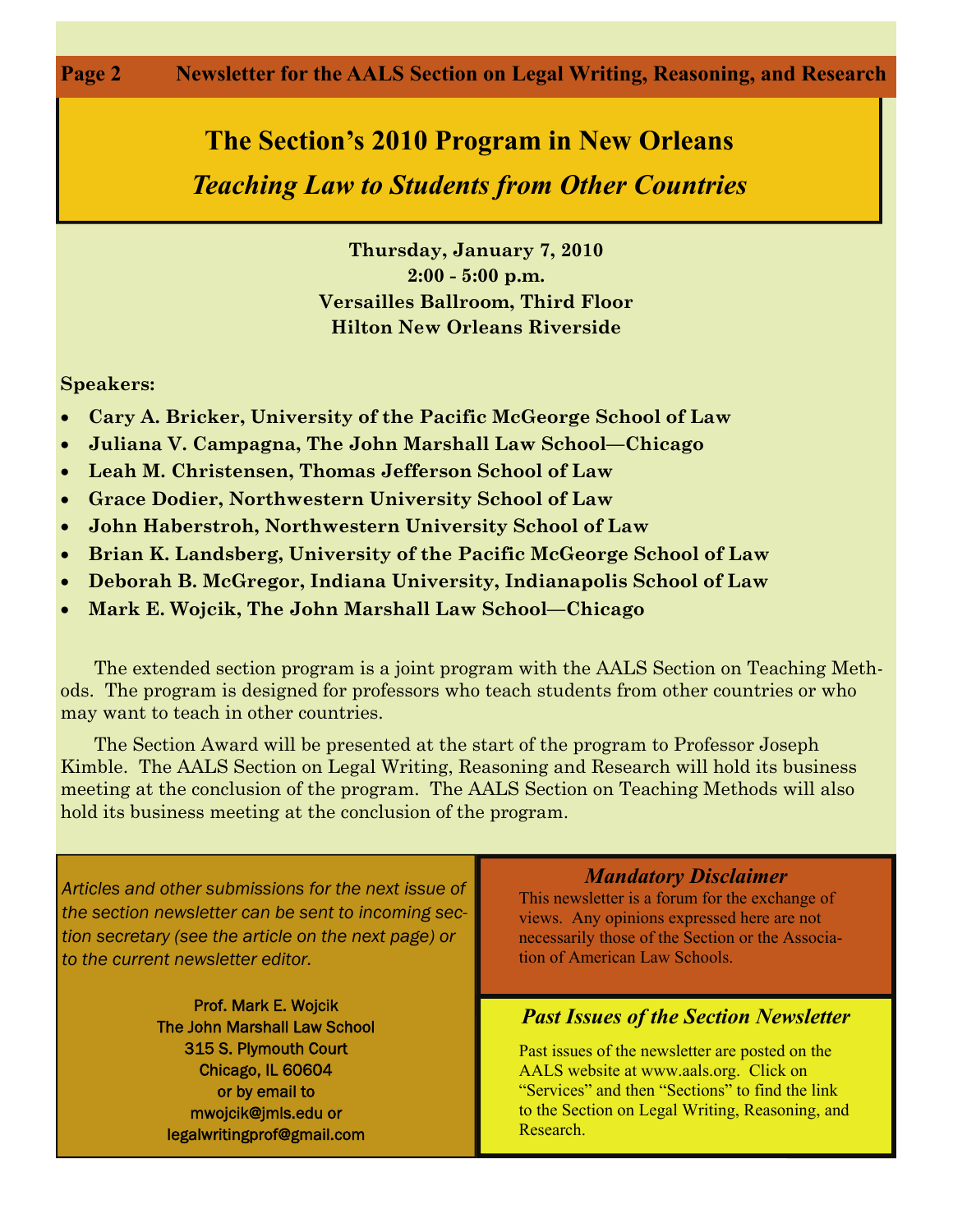### **Newsletter for the AALS Section on Legal Writing, Reasoning, and Research Page 3**

# **The 2010 Section Award**  *Professor Joseph Kimble*



The AALS Section of Legal Writing, Reasoning, and Research presents an award each year to a section member in recognition of contributions to the section and to the field of legal writing. It is the only award given by the section. The 2009 recipient was Professor **Richard K. Neumann** (Hofstra University).

 The recipient of the 2010 Section Award will be Professor **Joseph Kimble of the Thomas Cooley School of Law.** The award will be formally presented to him at the start of the section program in New Orleans, but you can hear comments from him at the Friends of Legal Writing Luncheon just before the section program (see story on page 5).

## **New Section Leaders to Be Elected in New Orleans**

The Nominating Committee of the AALS Section on Legal Writing, Reasoning, and Research announced the nominees for the 2010 Section offices of Chair, Chair-Elect, and Secretary.



**Martha Pagliari of DePaul University College of Law**, currently Chair-Elect of the Section, will become Section Chair at the meeting in New Orleans.

#### **Mark E. Wojcik of The John Marshall Law School—Chicago** was nominated as Chair-elect of the Section. He currently serves as Section Secre-

tary. Mark has taught legal writing at John Marshall since 1992 and has wide experience across AALS Sections, the Legal Writing Institute, the American Bar Association Section of International Law, the Illinois State Bar Association, the International Law Students Association and other organizations. He also founded the Global Legal Skills Conference.

**Kathleen Vinson of Suffolk University** is the nominee for Secretary. Kathy is the Director of the Legal Practice Skills Program at Suffolk, where she has taught for fourteen years. Her experience in the legal writing field is both deep and broad in that she has served on committees and on the Boards of Directors of both LWI and ALWD. Her experience on our Section's Media Committee and her experience publishing *The Second Draft* and the *LWI Monograph Series*, both online publications, will enable her to hit the ground running as she takes over the publication of our Section's online newsletter.

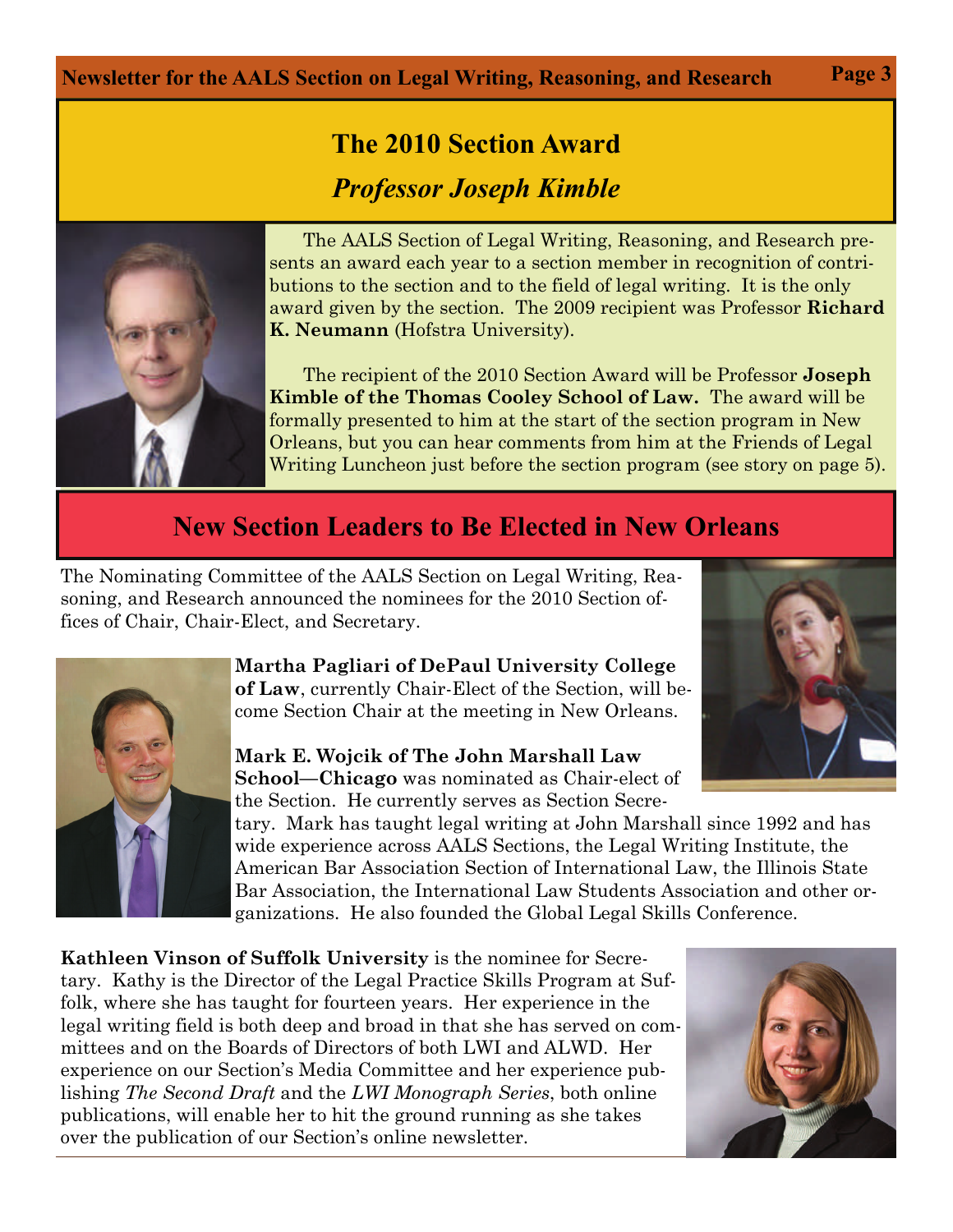**Page 4 Newsletter for the AALS Section on Legal Writing, Reasoning, and Research** 

## **Blackwell Award Reception in New Orleans**  *Professor Steve Johansen*



The Association of Legal Writing Directors (ALWD) and the Legal Writing Institute (LWI) jointly present an annual award to honor the memory of Thomas F. Blackwell, a legal writing professor at Appalachian School of Law who was killed in January 2002 by a disturbed student. The award given in his memory honors individuals who have made an

outstanding contribution to improving the field of legal writing.

 The award was first given in 2003. Past recipients include **Richard Neumann, Pamela Lysaght, Ralph Brill, Mary Beth Beazley, Diana Pratt, Louis Sirico, Jr.,** and **Linda Edwards.**

The 2010 Blackwell award will be presented to **Steve Johansen (Lewis and Clark Law School).**

 The event will also be a special celebration to honor the 25th anniversary of the Legal Writing Institute.

 Thursday, January 7, 2010, Fulton Room, Second Floor, Marriott New Orleans at the Convention Center, 859 Convention Center Blvd., New Orleans. **Please note that the event has been moved to 8:00 to 10:00 p.m.** to allow faculty members to attend other law school receptions before coming to the ALWD/LWI reception.

 The 2010 Golden Pen Award, which has traditionally also been presented during the AALS Annual Meeting, will instead be presented at Marco Island, Florida, as part of the 2010 Conference of the Legal Writing Institute

# **Section's Media Committee Creates Legal Writing Videos**

The Media Committee of the AALS Section on Legal Writing, Reasoning and Research created two videos that demonstrate the importance of legal research and writing instruction in legal education. One video is meant to be relatively humorous, while the other is designed to be more formal and serious. Both communicate the importance of strong legal research and writing instruction to prospective law students. The videos can be accessed through YouTube at the following links:

- http://www.youtube.com/watch?v=-5-ymt2iKT0 (that's the link for the funny video)
- http://www.youtube.com/watch?v=ZinUZDntsIg (that's the link for the serious video)

 The Media Committee of the AALS Section of Legal Writing, Reasoning, and Research plans to make the videos available to law school admissions and undergraduate career counseling personnel. The Media Committee is chaired by **Melissa H. Weresh** (Drake University). Committee members include:

- **Danton Berube** (Universtiy of Detroit, Mercy),
- **Kirsten Dauphinais** (University of North Dakota),
- **Pamela Keller** (University of Kansas),
- **Jonathan Marcantel** (Charleston),
- **Gabe Teninbaum** (Suffolk University), and
- **Kathleen Vinson** (Suffolk University).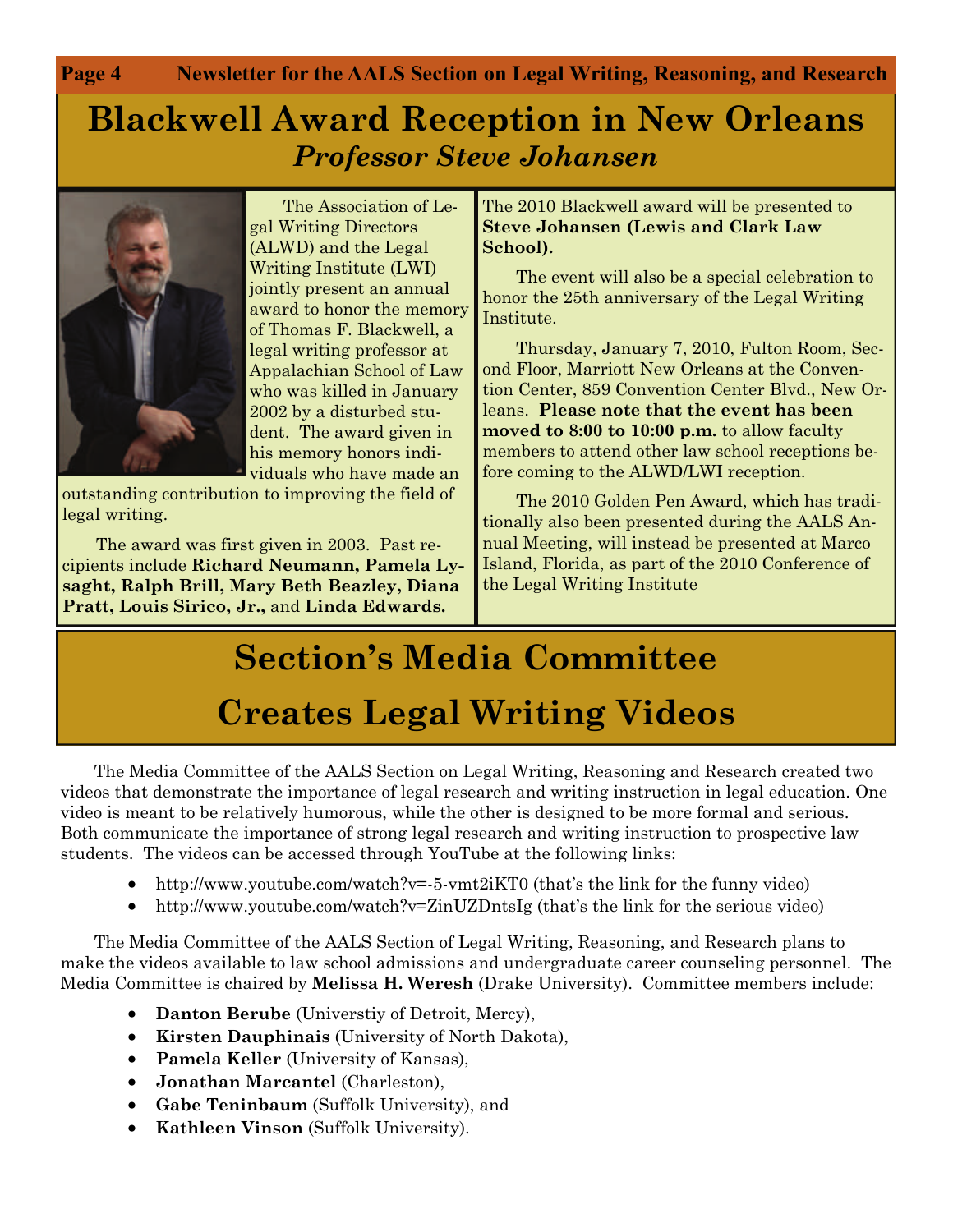# **Friends of Legal Writing Luncheon January 7, 2010 (New Orleans)**

### **YOU MUST PURCHASE A TICKET BY DECEMBER 11th TO ATTEND THIS LUNCHEON**

An ad hoc group called the "Friends of Legal Writing" is organizing a special legal writing luncheon in New Orleans on Thursday, January 7, 2010, from noon to 1:30 p.m. You are invited to enjoy an authentic Cajun meal in a beautiful dining room that overlooks the city of New Orleans. This event is being held during the AALS annual meeting, but it is not an AALS event. It is a gathering of professors who teach legal writing, reasoning, and research—as well as their supporters. The luncheon will be held in New Orleans at the Plimsoll Club in the Galvez Room (www.plimsoll.com), located in the World Trade Center just next door to the AALS Conference Hotel. This will be a gathering to celebrate the continued growth of our discipline with friends, family, and colleagues.

 Because this is not an AALS event, you must register and pay separately in advance to attend. Seating is limited, so don't delay in responding. The event does NOT appear on the AALS registration materials for the New Orleans meeting.

 The cost of the luncheon is \$45. You may send a check to Rachel Croskery-Roberts at the University of Michigan Law School, 625 South State Street, 414 Hutchins Hall, Ann Arbor, Michigan, 48109-1215. Alternatively, you can make a credit card payment on PayPal at this link:

https://www.paypal.com/cgi-bin/webscr?cmd=\_sxclick&hosted\_button\_id=8278831.

When you respond, please choose one of the

following three entrées: (1) Chicken Lafitte (Crawfish-stuffed boneless chicken breast with brandy cream sauce); (2) Pecan-crusted Tilapia; or (3) Vegetable-stuffed eggplant with tomato basil sauce.

 The PayPal site allows you to print a receipt immediately. You should include your menu choice in the box that says "Instructions to Seller." Please



THE GAINEZ ROOM

contact Rachel Croskery-Roberts at rcrosker@umich.edu if you have any questions about the event (or if you can't decide between the Chicken Lafitte and the Pecan-Crusted Tilapia).

 The event will include remarks from Joe Kimble, who will receive the 2010 Section Award at the start of the section program at 2:00 p.m. (after the lunch). Remarks will also be made by incoming officers of the AALS Section on Legal Writing, Reasoning, and Research and other legal writing organizations represented at the luncheon.

See this newsletter and copies of past section newsletters on the section's website.

www.aals.org

Click on "Services" and then "Sections" to find our page and our past newsletters.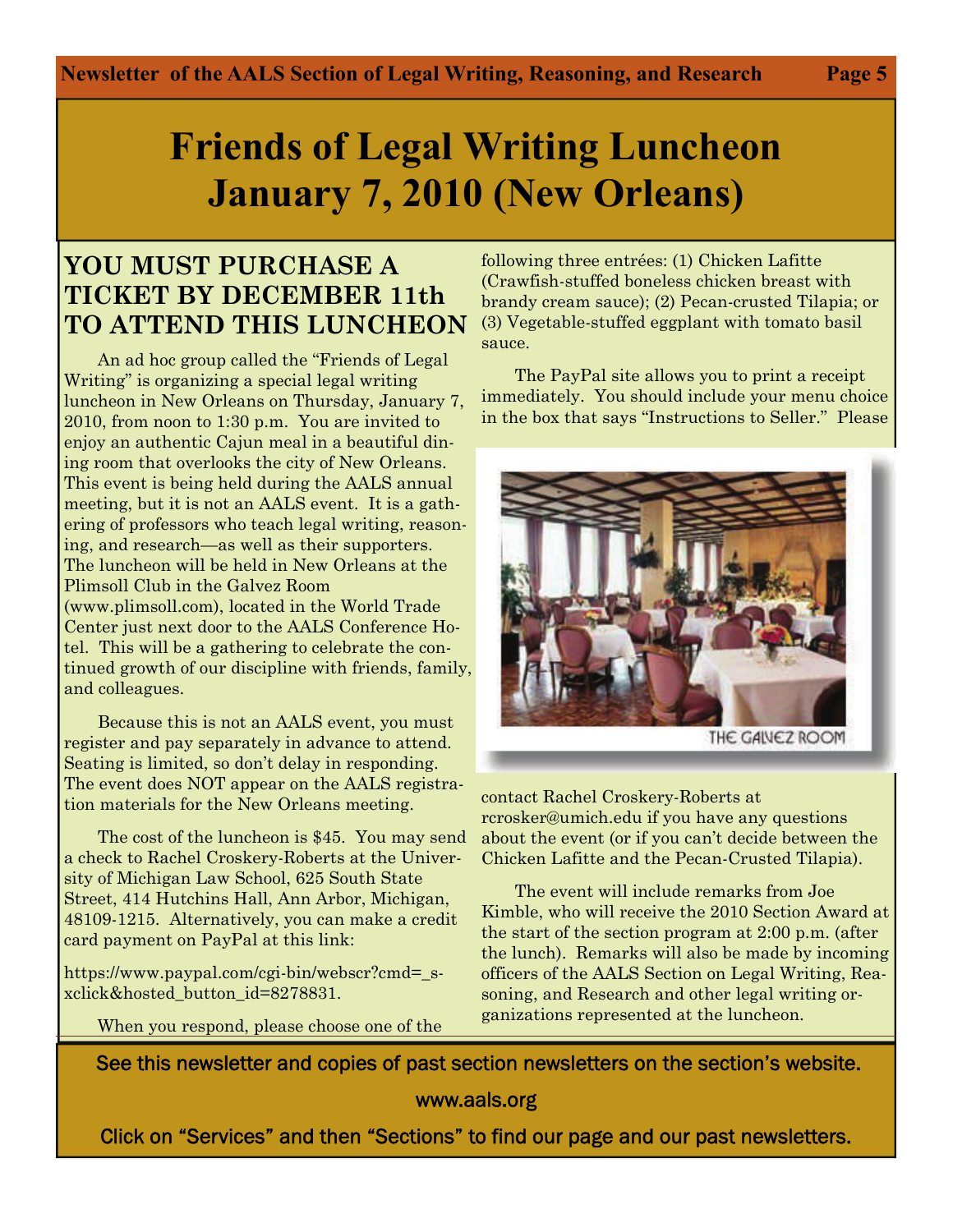Page 6

# **Recent Legal Writing Publications**

**Cynthia M. Adams** and **Deborah B. McGregor**  published *The International Lawyer's Guide to Legal Analysis and Communication in the United States* (Aspen Publishing)

**Mary Garvey Algero,** the Warren E. Mouledoux Distinguished Professor of Law at **Loyola University (New Orleans) College of Law**, published a second edition of her book on *Louisiana Legal Research* (Carolina Academic Press 2009).

**J.D.S. Armstrong (Columbia)** and **Christopher A. Knott (Maine)** published a third edition of *Where the Law Is: An Introduction to Advanced Legal Research* (West 2009).

**Steven M. Barkan (Wisconsin)** published a ninth edition of *Legal Research Illustrated* (West 2009).

**Jean M. Cary (Campbell University School of Law)** and **G. Nicholas Hermann** published *A Practical Approach to Client Interviewing, Counseling, and Decision Making* (LexisNexis 2009).

**Ann Enquist** and **Laurel Currie Oates (Seattle University School of Law)** published the third edition of their book *Just Writing: Grammar, Punctuation, and Style for the Legal Writer* (Aspen Publishers). They also published the second edition of their book *Just Research* (Aspen Publishers).

**Mary R. Falk (Brooklyn), Elizabeth Fajans (Brooklyn),** and **Helene Shapo (Northwestern)**  are publishing a second edition of their book on *Writing for Law Practice*.

Professors at University of Oregon continue to write articles for the *Oregon Bar Bulletin.* Articles by **Tenielle Fordyce-Ruff, Rebekah Hanley, Megan McAlpin, and Suzanne Rowe** have recently been published or are forthcoming. All articles in *The Legal Writer* column are linked to the *Oregon Bar Bulletin* at http://law.uoregon.edu/lrw/osblegalwriter.

**Shailini George** and **Stephanie Hartung (Suffolk)** published their article on *Promoting In-Depth Analysis: A Three-Part Approach to Teaching Analogical Reasoning to Novice Legal Writers*,

39 Cumb. L. Rev. 685 (2009).

**Craig Hoffman (Georgetown)** and **Andrea E. Tyler (Georgetown, Department of Linguistics)** published *United States Legal Discourse: Legal English for Foreign LLMs* (West).

**Allen Kamp (The John Marshall Law School—Chicago)** published *A Beginner's Guide to Jurisprudence*, in 2 The Crit 62 (2009). You can access a copy of the article at [http://](https://webmail.jmls.edu/owa/redir.aspx?C=7185bf271c204b1496871957abca88a3&URL=http%3a%2f%2fwww.thecritui.com%2farticles%2fKamp4.pdf) [www.thecritui.com/articles/Kamp4.pdf](https://webmail.jmls.edu/owa/redir.aspx?C=7185bf271c204b1496871957abca88a3&URL=http%3a%2f%2fwww.thecritui.com%2farticles%2fKamp4.pdf)

**Katerina P. Lewinbuk (South Texas College of Law)** had her article on *Embracing Diversity Through a Multicultural Approach to Legal Education* accepted for publication in the *Charlotte Law Review* (with co-author **Julie Spanbauer** of **The John Marshall Law School—Chicago).**

**Tracy L. McGaugh (Touro Law Center)** and **Christine Hurt (University of Illinois College of Law)** published the 2009 edition of the *Interactive Citation Workbook for the ALWD Citation Manual* and the 2009 edition of the *Interactive Citation Workbook for the Bluebook.* Both books are published by LexisNexis. The Bluebook version of ICW includes for the first time this year exercises for law review footnotes.

**Teri McMurtry-Chubb (University of La Verne College of Law)** has authored "Writing at the Master's Table: Reflections on Theft, Criminality and Otherness in the Legal Writing Profession", an article that will appear in the *Drexel Law Review* (forthcoming 2009).

**Richard K. Neumann, Jr. (Hofstra)** published the sixth edition of his book *Legal Reasoning and Writing: Structure, Strategy, and Style* (Aspen Publishers).

**Kent Olson (Virginia)** published the 10th edition of *Principles of Legal Research* (West 2009).

**Lee Peoples (Oklahoma City University School of Law)** will publish his article on *The Citation of Wikipedia in Judicial Opinions* in volume 12 of the *Yale Journal of Law & Technology*. The

*(Continued on page 12)*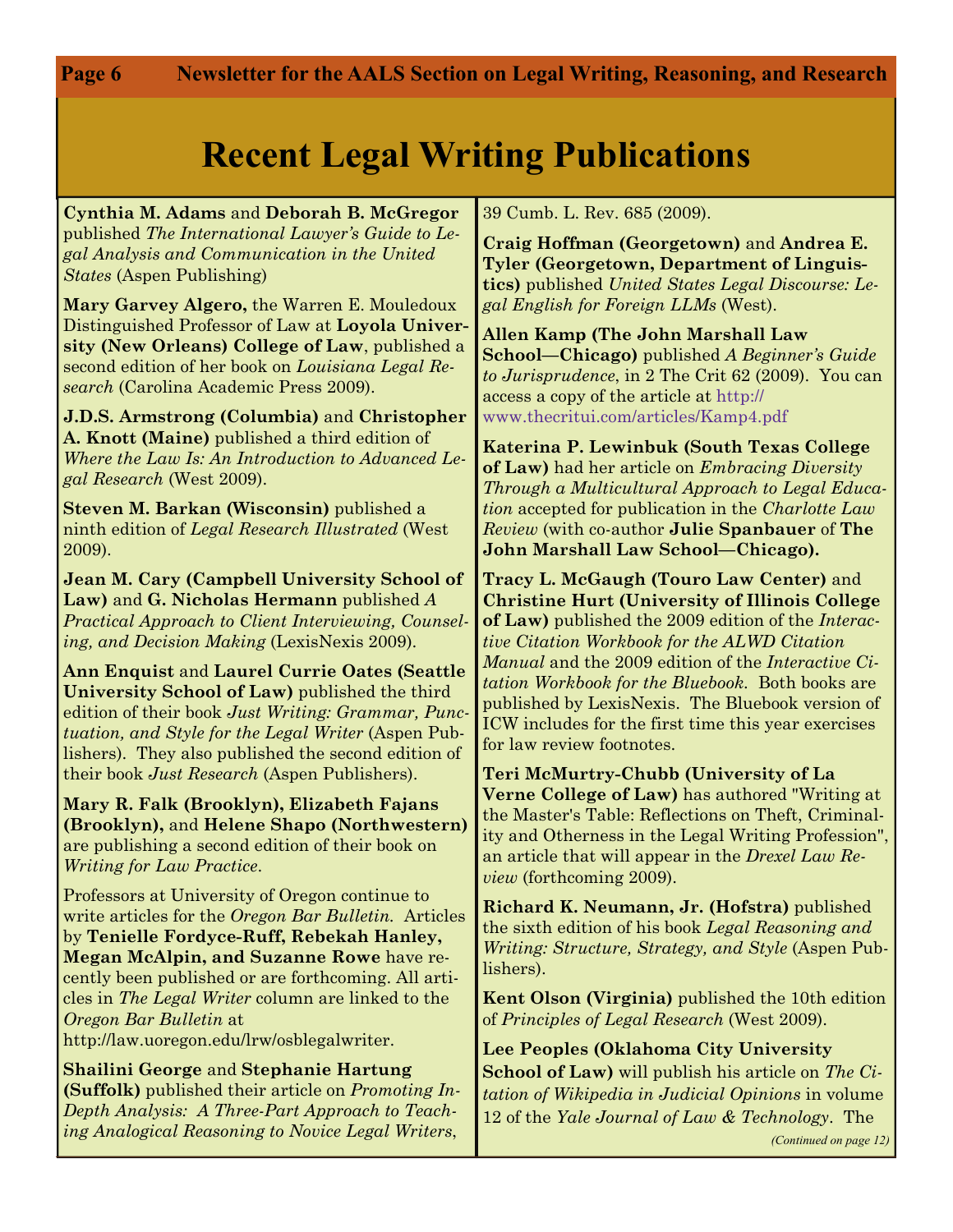## **News of Section Members: Awards, Promotions, and Accomplishments**

**Cynthia Adams (Indiana University School of**  Writing Institute. **Law—Indianapolis)** presented at the Central Region Legal Writing Conference on "Collaboration in Teaching and Scholarship."

**Angie Arey (University of Maine School of Law)** was appointed Associate Professor of Legal Writing.

**David W. Austin**, previously an Adjunct Professor of Appellate Advocacy at **The John Marshall Law School--Chicago**, began teaching legal writing at **California Western School of Law** in San Diego. He also lectured at the University of Cairo, Egypt and the Cairo Regional Center for International Commercial Arbitration as part of a program organized by the American Bar Association Rule of Law Initiative.

**Mary Ann Becker (DePaul University College of Law)** presented at the Central Region Legal Writing Conference on using literature to teach theme development in persuasive writing.

**Gary Bishop** was named as the new Director of Legal Research and Writing at **New England School of Law** in Boston.

**Cynthia Bond (The John Marshall Law School—Chicago)** presented a paper, "Laws of Race/Laws of Representation: The Construction of Race and Law in Contemporary American Film," on April 4, 2009, at the Midwest Political Science Association conference. Beginning Nov. 11, 2008, she taught a six-week course, "Reel Law: Documentary Narratives of Justice," on law in documentary films at Facets Multimedia in Chicago.

**Mary Bowman (Seattle University School of Law)** presented on the topic of "Clinical Collaboration" at the Central Region Legal Writing Conference.

**Robin Boyle-Laisure (St. John's University School of Law)** is organizing the LWI Workshop that will be held in New York on December 4th for Adjunct Faculty and New Professors of Legal Writing. She also serves on the Board of the Legal

**Susan Brody (The John Marshall Law School—Chicago)** was chosen to give a presentation entitled "On Becoming a Better Lawyer: Feminist Legal Theory, Storytelling and Best Practices." The presentation was given at the conference, Applied Legal Storytelling: Once Upon a Legal Story, July 2009 at Lewis and Clark Law School in Portland, Oregon.

**Teresa Brostoff** and **Ann Sinsheimer (University of Pittsburgh School of Law)** presented at the Central Region Legal Writing Conference on their international teaching, including experiences in Iceland, Oman, and the United Arab Emirates.

**Hillary Burgess (Hofstra)** presented at more than 11 conferences, including the Assessment Conference at Denver's Sturm College of Law, the APPEAL conference in South Africa, the Institute for Law Teaching and Learning conference at Gonzaga School of Law, the Global Legal Skills IV Conference at Georgetown University Law Center, the LSAC Academic Assistance Training Workshop at St. Louis University School of Law the Widener Academic Support and Bar Programs Workshop, the Rocky Mountain Legal Writing Conference, and the Central Region Legal Writing Conference.

**Juli Campagna (The John Marshall Law School—Chicago)** presented at the Fourth Global Legal Skills Conference at Georgetown University Law Center and is serving on the Planning Committee for the Fifth Global Legal Skills Conference in Monterrey, Mexico. She also will participate on the Teaching Legal Research Panel for the LWI Workshop for Adjunct Professors and New Legal Writing Professors (at The John Marshall Law School—Chicago). She is the co-author of the "Convention to Assist Families Who Have Been Incidentally or Intentionally Separated as a Result of Armed Conflict," a treaty that is await-

*(Continued on page 9)*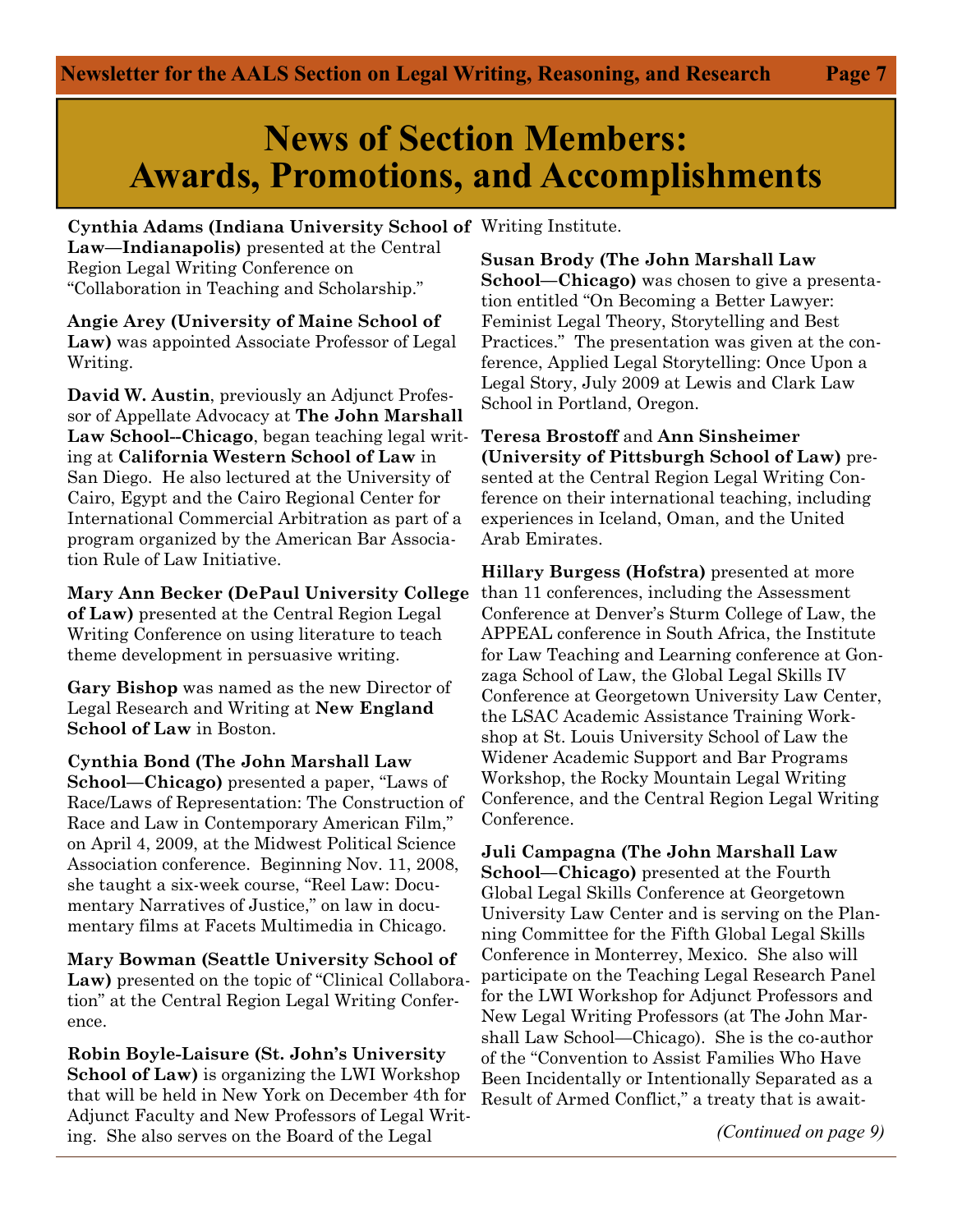**Page 8** 

## *Conferences and Events*

The **Legal Writing Institute** is organizing special one-day nuts and bolts workshops for new writing faculty and adjunct professors who teach legal writing. One workshop is being held in Chicago (at The John Marshall Law School) and a second workshop is being held in New York City (at the Manhattan campus of St. John's University School of Law). Both programs are being held on Friday, **December 4, 2009**. Panelists in Chicago include: Judith Rosenbaum Maureen Collins, Lurene Contento, Steven Schwinn, Sheila Simon, Mary Nagel, Kim Chanbonpin, Kenneth Chestek, Sonia Bychkov Green, Ann Davis Shields, Juli Campagna, Thomas Keefe, Julia Wentz, Jane Moul, Sanford Green, Susan Thrower, and Mark E. Wojcik. Panelists in New York include: Robin Boyle-Laisure, Elizabeth Fajans, Jane Kent Gionfriddo, Jo Ellen Lewis, Ann Nowak, Jane Scott, Ardath Hamann, Amy Stein, James Durham, Barbara Taub, Susan DeJarnatt, Kathryn Stanchi, and Daniel Weddle.

#### *Register Online:*

You can register on-line at these websites.

*Chicago:*  https://www.regonline.com/lwi-workshop-chi

*New York City:*  https://www.regonline.com/lwi-workshop-nyc

The first **Colonial Frontier Legal Writing Conference** will be held on **December 5, 2009**  at Duquesne University School of Law, also hosted by the University of Pittsburgh School of Law and the West Virginia University College of Law.

The **New England Consortium of Legal Writing Teachers** will hold a regional conference on **December 7, 2009** at the Western New England College of Law. The theme of the conference is "The Changing Landscape of Legal Writing Programs."

**The Fifth Global Legal Skills Conference** will be held at the Facultad Libre de Derecho de Monterrey in Monterrey, Mexico from **February 25-27, 2010.** The conference follows the first two conferences held at The John Marshall Law School in Chicago, the third conference held in Mexico at the Facultad Libre de Derecho de Monterrey, and the fourth conference held at Georgetown University Law Center. More information about the Monterrey Conference is available at http://www.fldm.edu.mx/glsv.htm. The website includes a video presentation about the conference and the city of Monterrey, Mexico.

The **Rocky Mountain Legal Writing Conference** wil be held **March 19-20, 2010** at the University of Arizona James E. Rogers College of Law in Tuscon.

The **Empire State Legal Writing Conference** will be held on **May 14, 2010** at Hofstra Law School in Hempstead, New York. The conference is a one-day event, timed so that people in the greater New York area (and those from outside the area who need an excuse to come to New York) can easily travel to the law school and back on the same day.

The **Legal Writing Institute** will hold its **Biennial Summer Conference** on Marco Island, Florida from **June 27-30, 2010.** The event will be held at the Marco Island Marriott Beach Resort, located on three miles of pristine Southwest Florida beaches that most of the attendees will not even see because of the high quality programming planned for the conference. Further information is on the LWI website (www.lwionline.org) and the conference website (http://indylaw.indiana.edu/LWIconference).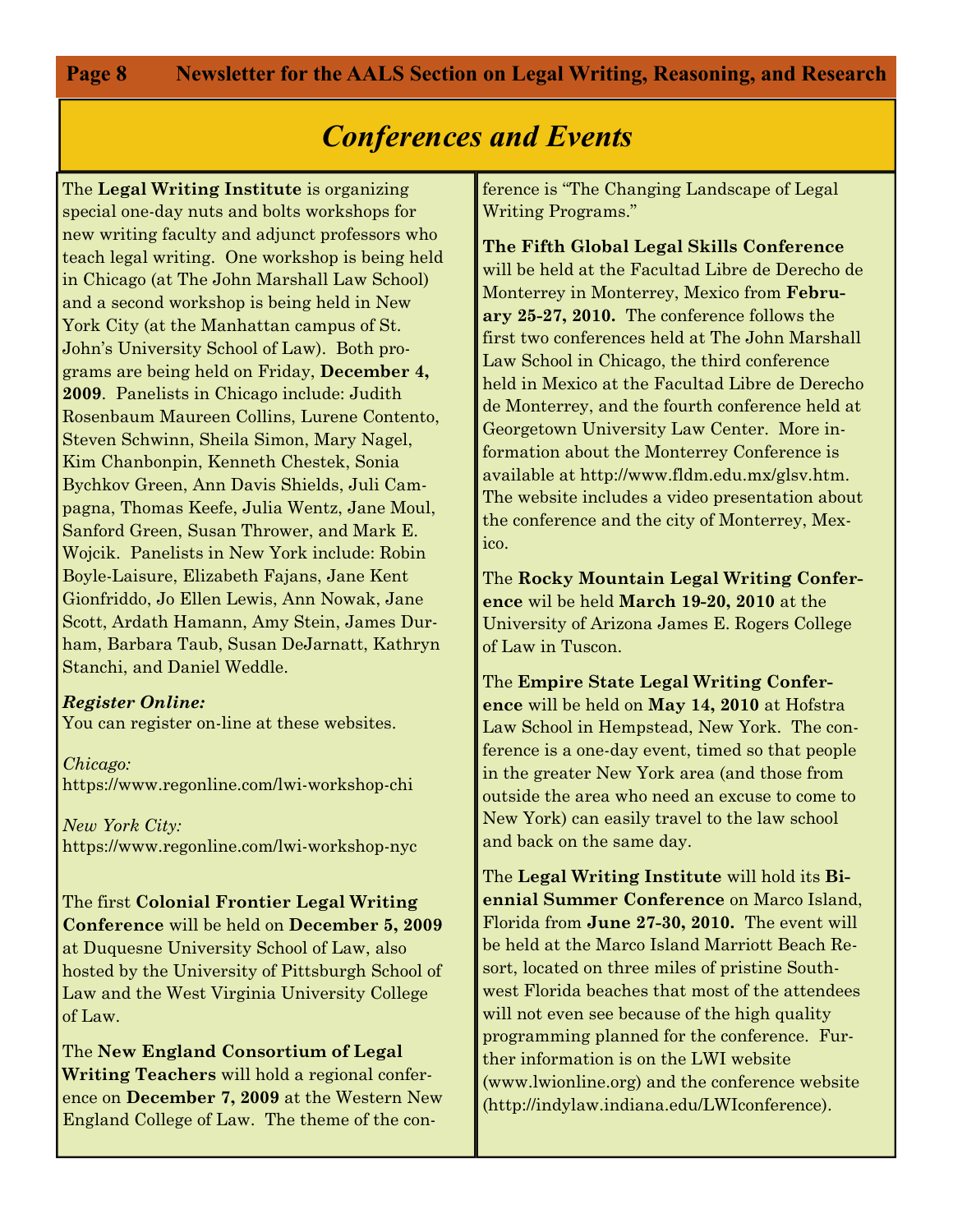#### *Awards, Promotions, and Accomplishments (Continued from page 7)*

ing review by the United Nations Human Rights Council. She taught an intensive course for Thai judges in American Law and Legal Writing at the Judicial Training Institute (JTI) in Bangkok, Thailand, in January 2009. She presented at the Central Region Legal Writing Conference with **Mary Nagel** on how to use pending U.S. Supreme Court cases as writing assignments for first-year writing courses. She was also chosen as the Chair-elect of the AALS Section on Graduate Programs for Foreign Lawyers.

**Kim Chanbonpin (The John Marshall Law School—Chicago)** will participate in the LWI Workshop on December 4th in Chicago for Adjunct Professors and New Professors of Legal Writing. In 2009 she served as an advisor to Professor Vik Kanwar of the Jindal Global Law School in developing a new course in Basic English, or legal writing for Indian and international students of the law. In January 2009, she also moderated a panel at the AALS Annual Meeting on "Legal Research, Legal Writing, and Moot Court: Pink Ink and Beyond." She presented her work-in-progress, "Legal Writing is not a Mixtape: Plagiarism and Hip Hop Ethics," at the ALWD Scholars Forum at the Southeastern Regional Legal Writing Conference. She will also participate in the LWI Workshop in Chicago for Adjunct Professors and New Legal Writing Professors.

**Kenneth D. Chestek (Indiana University School of Law—Indianapolis)** is the President-Elect of the Legal Writing Institute. He will participate in the LWI Workshop on December 4th in Chicago for Adjunct Professors and New Professors of Legal Writing.

**Jessica Clark (George Washington University Law School)** presented at the Central Region Legal Writing Conference on "Leveraging Resources to Teach and Supervise Student Scholarly Writing."

**Therese Clarke-Arado (Northern Illinois University School of Law)** presented at the 2009 Central Region Legal Writing Conference on teaching legal writing and research as separate collaborative courses.

#### **Kim Flanery Coats (University of Arkansas)**

presented at the Central Region Legal Writing Conference on ways to improve how we introduce primary and secondary authorities to first year law students.

**Jason Cohen (Rutgers School of Law— Camden)** was chosen as professor of the year. In addition to teaching two sections of first year legal writing, he has also developed a popular course in "Public Speaking for Lawyers."

**Maureen Collins (The John Marshall Law School—Chicago)** will participate in the LWI Workshop on December 4th in Chicago for Adjunct Professors and New Professors of Legal Writing. She presented at the 2009 Summer Conference of the Institute for Law Teaching and Learning at Gonzaga School of Law, and published her article, "Time of Transition: Logical Links to Move the Reader Forward," in Vol. 17 of *Perspectives: Teaching Legal Research and Writing* (Spring 2009).

**Lurene Contento,** Director of the Writing Resource Center at **The John Marshall Law School—Chicago** is serving this year on the Executive Committee of this AALS Section on Legal Writing, Reasoning, and Research. She presented at the Central Region Legal Writing Conference on how writing centers work with students and professors to improve how students learn to write. Joining her in that presentation were writing specialists **Alice Burke, Jeanne Lamar,** and **Caryn Suder.** Their presentation gave attendees an "inside look at how a writing center works" while dispelling myths that some administrators (and professors) have about writing centers. She also spoke at the Global Legal Skills Conference at Georgetown University. She will participate in the LWI Workshop in Chicago for Adjunct Professors and New Legal Writing Professors.

**Pat Court (Cornell)** spoke at the Central Region Legal Writing Conference on creating research and writing assignments for international LL.M. students.

**Melody Daily (University of Missouri School of Law)** presented at the Central Region Legal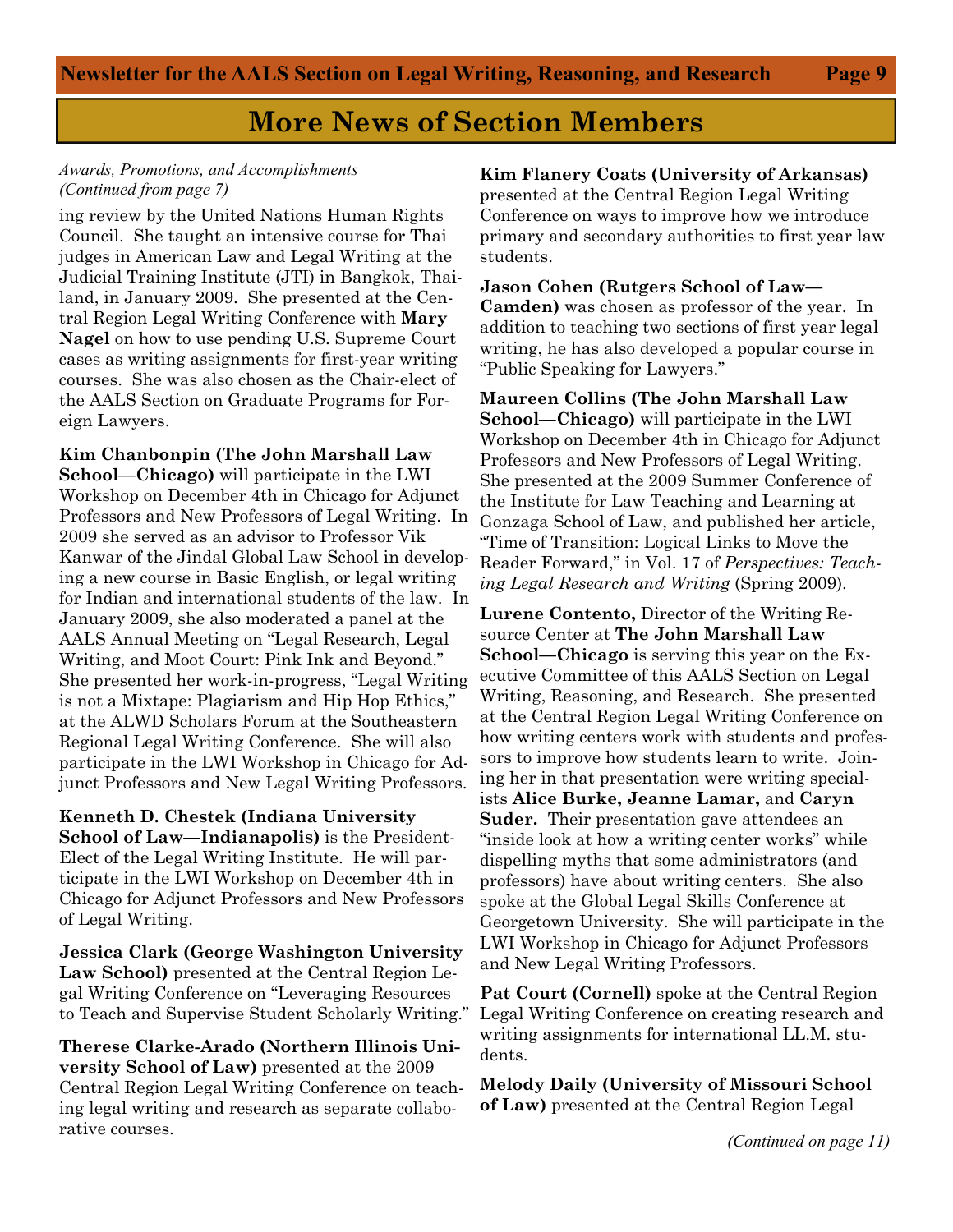#### **Page 10 Newsletter for the AALS Section on Legal Writing, Reasoning, and Research**

#### *Section's Chair's Column Continued from page 1*

hold true for students now. It may be time, however, to rethink some of the advice we have traditionally given students. (For example, I used to tell students interested in law firm work that they

"**We often know our students better than almost anyone else in the law school, and the students are likely to turn to us for advice on more than just issues regarding the subject matter that we teach."**

could wait for on-campus interviewing in the fall to start their 2L job search. I now tell them that the real legwork should be done before they ever arrive back at campus to attend those in-

terviews.) I look forward to a robust dialogue with Section members about what we can do to best prepare our students (academically and strategically) to succeed in the current legal market.

 I couldn't ask for a better group of professionals to work with in guiding our profession and our students through these rough waters. Our discipline rests on a strong and stable foundation. Our AALS section, the Legal Writing Institute, and ALWD have grown and developed into strong entities ready to take on today's and tomorrow's challenges.

 So at this year's annual meeting, I encourage you to celebrate. Though times are tough, ours is a profession with a bright future. On January 7, 2010 in New Orleans, we will have the privilege of honoring **Professor Joseph Kimble**, a champion of plain language legal writing, with the **2010 AALS Section Award**. If every student followed Joe Kimble's suggestions for clear, concise, and precise legal writing, they would each be competitive on the job market indeed.

 Our Section program also promises to speak to very current issues in legal education. We have partnered with the Teaching Methods Section to present a program entitled Teaching Law to Students from Other Countries. The program will consist of two panels. The first is How Can We Improve the Ways We Teach and Test Foreign Law Students? Panelists include:

- **John Haberstroh (Northwestern University School of Law),** who will provide an overview on ways to modify instruction applicable to any law school course;
- **Juli Campagna (The John Marshall Law School),** who will speak on ways to teach legal research**;**
- **Grace Dodier, (Northwestern University School of Law),** on ways to teach the U.S. legal system and legal analysis and writing to foreign lawyers; and
- **Mark E. Wojcik (The John Marshall Law School)**, who will discuss creating appropriate research, writing, and editing assignments for international students.

 The second panel is composed of several shorter presentations:

- **Leah M. Christensen (Thomas Jefferson School of Law)** will present Teaching Law in China: A Progressive Law Professor's Experience Teaching Comparative Negotiations to American and Chinese Law Students.
- **Brian K. Landsberg and Cary Bricker (University of the Pacific, McGeorge School of Law)** will present Training Chinese Law Professors in American Experiential Education Techniques.
- **Deborah B. McGregor (Indiana University School of Law, Indianapolis)** will present Using Law School Examinations Not Only to Test But to Teach Our Students: Special Considerations for the International Student.

 So next January, I invite you to come join your colleagues from around the country to discuss the challenges our students face and how we can help students navigate the new legal market. But also come to have fun. Let's celebrate the great legal writing leaders of past, present, and future.

See you in New Orleans!

**Rachel Croskery-Roberts University of Michigan School of Law**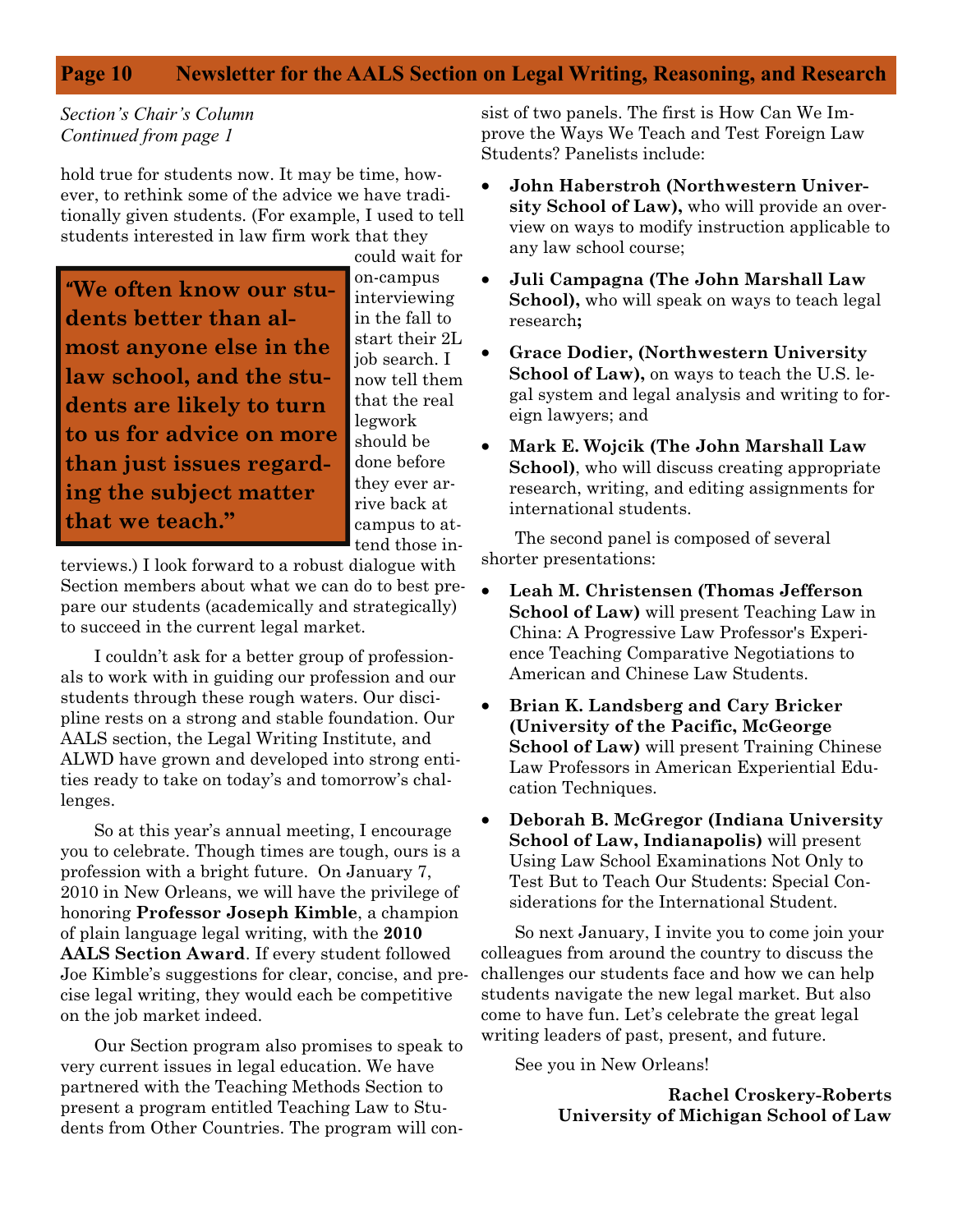#### **Newsletter for the AALS Section on Legal Writing, Reasoning, and Research Page 11**

*Awards, Promotions, and Accomplishments (Continued from page 9)* 

Writing Conference.

**Kirsten Dauphinais (University of North Dakota School of Law)** was promoted to Associate Professor of Law. She presented on teaching advanced appellate advocacy at the Central Region Legal Writing Conference.

**Susan L. DeJarnatt (Temple University Beasley School of Law—Philadelphia)** will participate in the LWI Workshop in New York on December 4th for Adjunct Faculty and New Professors of Legal Writing.

**Jim Dimitri (Indiana University School of Law—Indianapolis)** presented at the Central Region Legal Writing Conference on using Twitter and Facebook.

**Mary Jean Dolan (The John Marshall Law School—Chicago)** organized a series of discussion workshops for legal writing faculty at The John Marshall Law School. Dolan's *amicus* brief, which included her national survey of municipal monument practices, and was submitted on behalf of the International Municipal Lawyers Association, was cited frequently by the U.S. Supreme Court February 25, 2009, in its 9-0 decision for the city in *Pleasant Grove v. Summum*.

**Mary Dunnewold** and **Mary Trevor (Hamline University School of Law)** presented at the Central Region Legal Writing Conference on how to incorporate ADR concepts into a first-year legal writing course.

**Diane Edelman (Villanova)** was promoted to the rank of Professor of Legal Writing.

**Elizabeth Fajans (Brooklyn Law School)** will participate in the LWI Workshop in New York on December 4th for Adjunct Faculty and New Professors of Legal Writing.

**Kathryn Fehrman** and **Bobbie Thyfault (California Western School of Law)** published an article on *Interactive Group Learning in the Legal Writing Classroom* and presented on the same topic at the APPEAL Conference at the University of Pretoria Law School in South Africa. Kathryn also presented on "Making Connections: Elevating the Level of Communication in Undergraduate and Graduate Classrooms" at the International Confer-

ence on Arts in Society in Venice, Italy.

**Paul Figley (Touro Law Center)** presented at the Central Region Legal Writing Conference on teaching CREAC and appellate process.

**Joan Foley (Touro Law Center)** presented at the Central Region Legal Writing Conference on the topic of using distinguished practitioner panel discussions to enhance student learning.

# Section Leadership

Section Chair (2009-2010) Rachel E. Croskery-Roberts The University of Michigan Law School Phone: (734) 764-9336 E-mail: rcrosker@umich.edu





Chair-Elect Martha Pagliari DePaul University Phone: (312) 362-7304 E-mail: mpagliar@depaul.edu

Secretary (and Newsletter Editor) Mark E. Wojcik The John Marshall Law School-Chicago Phone: (312) 987-2391 7wojcik@jmls.edu





Executive Committee Lurene Contento The John Marshall Law School-Chicago Phone: (312) 427-2737 E-mail: 9Content@jmls.edu

Louis J. Sirico, Jr. (Immediate Past Section Chair) Villanova University Phone: (610) 519-7071

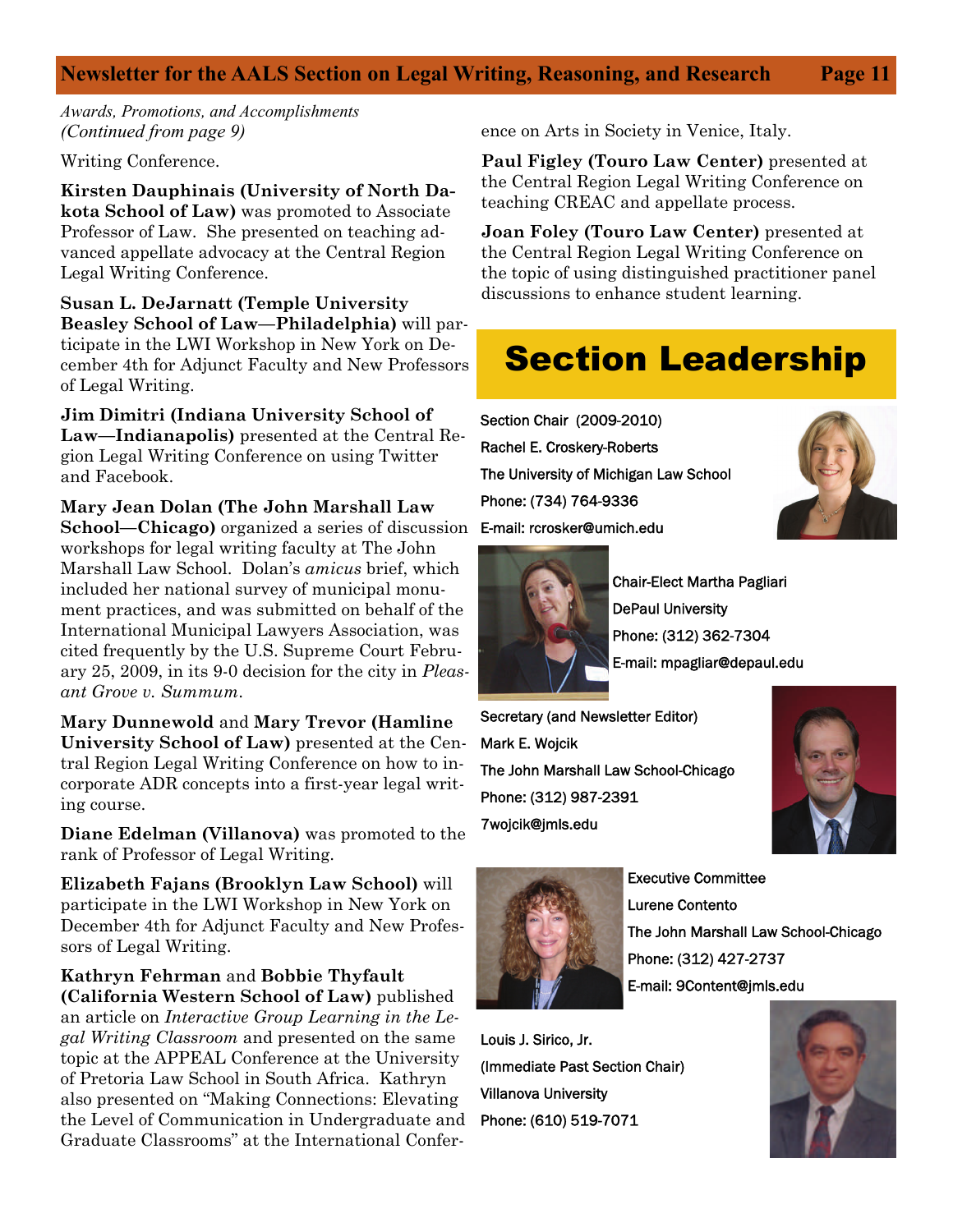## **Recent Legal Writing Publications (Continued)**

*Journal* is a free open access journal, so the article (once published) will be available for downloads at www.yjolt.org.

**Sarah Ricks (Rutgers School of Law—Camden)** published *The Yale Journal of Law and Feminism Twenty Years Ago: Reflections from our Founding Members*, 20 Yale J. Law & Feminism 248 (2009).

**Kristen K. Robbins-Tiscione (Georgetown University Law Center)** published *Rhetoric for Legal Writers: The Theory and Practice of Analysis and Persuasion* (West 2009).

**David S. Romantz (University of Memphis Cecil C. Humphreys School of Law)** and **Kathy Vinson (Suffolk University Law School)** published a second edition of their book on *Legal Analysis: The Fundamental Skill.* 

**Helene Shapo (Northwestern)** has fearlessly published the third edition of her book *Law School Without Fear* (with her co-author, **Marshall Shapo**). She will also publish this year the second edition of her book with **Betsy Fajans** and **Mollie Falk** on *Writing for Law Practice*.

**Amy E. Sloan (University of Baltimore School of Law)** published the fourth edition of her book *Basic Legal Research: Tools and Strategies* (Aspen Publishers). (It's also available electronically as well as in print.)

**Michael R. Smith (University of Wyoming College of Law)** published a second edition of his book, Advanced Legal Writing: Theories and Strategies in Persuasive Writing (Aspen Publishers).

**Julie Spanbauer (The John Marshall Law School—Chicago)** had her article on *Embracing Diversity Through a Multicultural Approach to Legal Education* accepted for publication in the *Charlotte Law Review* (with co-author **Katerina P. Lewinbuk of the South Texas College of Law).**

**Evelyn Tenenbaum (Albany Law School)** published an article in the *Indiana Law Review* entitled *To Be or to Exist: Standards for Deciding Whether Dementia Patients in Nursing Homes Should Engage in Intimacy, Sex, and Adultery.*

**David I.C. Thomson (University of Denver Sturm College of Law)** published *Law School 2.0: Legal Education for a Digital Age* (Lexis Nexis 2009).

**Kathleen Vinson (Suffolk University Law School)** published *Teaching in Practice: Legal Writing Faculty as Expert Writing Consultants to Law Firms,* 60 Mercer L. Rev. 761 (2009) (with **Joan Blum**). She also published a second edition of *Legal Analysis: The Fundamental Skill,* the book she co-authored with **David Romantz**.

**Melissa H. Weresh (Drake University Law School)** published the second edition of her book, *Legal Writing: Ethical and Professional Considerations* (LexisNexis 2009).

**Mark E. Wojcik (The John Marshall Law School—Chicago)** published a second edition of his book on *Illinois Legal Research* (Carolina Academic Press) and a third edition of his book on *Introduction to Legal English: An Introduction to Legal Terminology, Reasoning, and Writing for Lawyers, Law Students, and Business Professionals Who Speak English as a Second Language* (International Law Institute). He is also a contributing author to the *Overview of U.S. Law* (LexisNexis 2009). He also became the editor of the four-volume treatise on *Doing Business in Mexico.*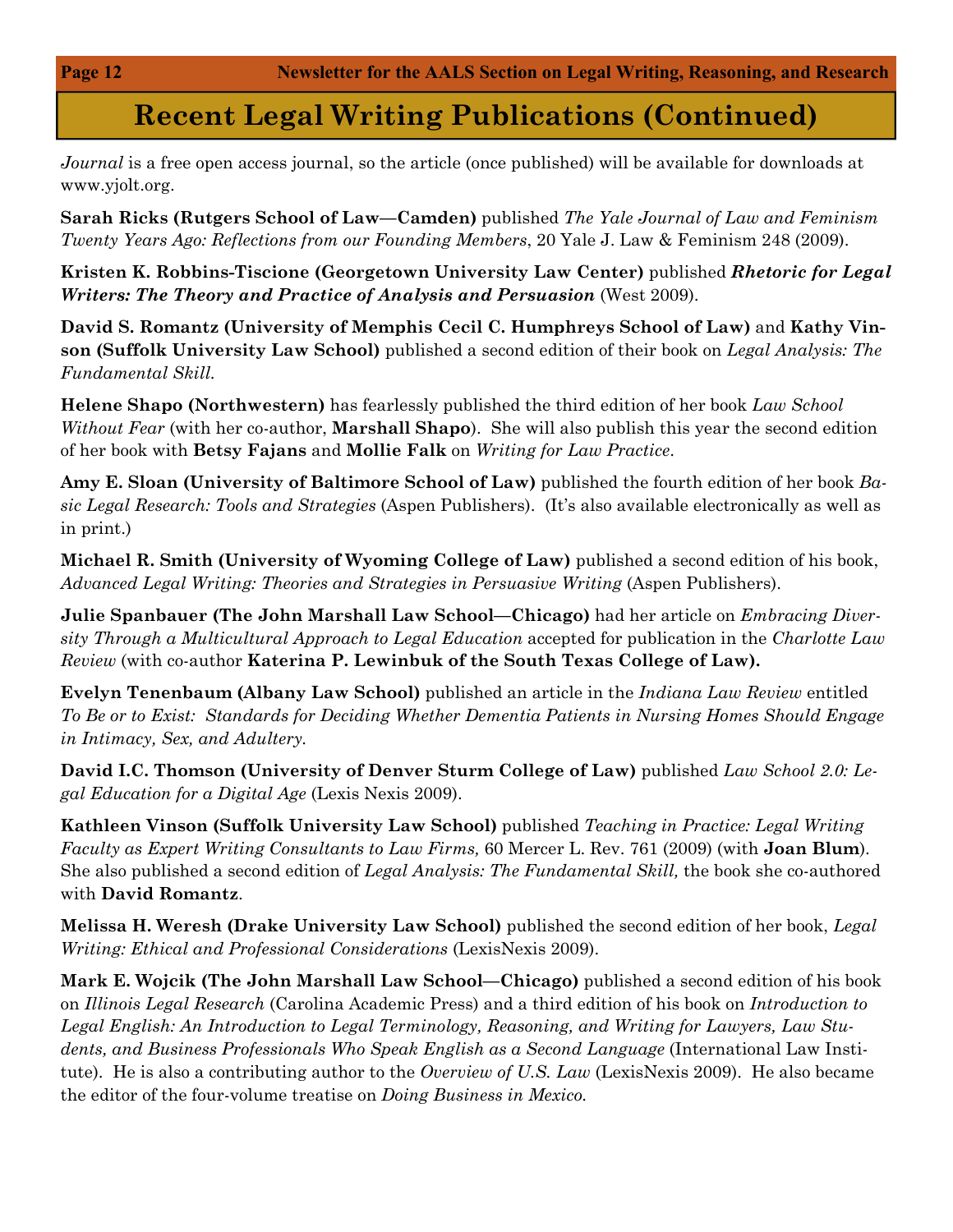**Ian Gallacher (Syracuse University College of Law)** presented at the Central Region Legal Writing Conference on the subject of inter-school collaboration in legal research and writing programs.

**Jane Kent Gionfriddo (Boston College Law School)** will participate in the LWI Workshop in New York on December 4th for Adjunct Faculty and New Professors of Legal Writing.

**Doug Godfrey (Chicago-Kent College of Law)**  presented on "How to Teach and Assess Less Formal Presentations" at the Central Region Legal Writing Conference.

**Lynn Goering (Washburn University School of Law)** presented at the Central Region Legal Writing Conference on using jury instructions to teach clarity and analysis.

**Sonia Green (The John Marshall Law School—Chicago)** delivered a presentation, "Drop and Give Me 15 … Minutes of Argument: Channeling Tom Landry for (Moot Court) Coaching Success," at the Lone Star Regional Writing Conference at Texas Tech University School of Law in June 2009. She also presented on "An Inconvenient Obsession: Facebook in Law School" at the 2009 Central Region Legal Writing Conference.

**Ardath A. Hamann (The John Marshall Law School—Chicago)** will participate in the LWI Workshop in New York on December 4th for Adjunct Faculty and New Professors of Legal Writing. She serves as director of the Moot Court Honors Program at John Marshall and developed and taught (with Professors **Joanne Hodge** and **Mary Nagel**) an advanced seminar in brief writing and oral argument for moot court students.

**Ginny Hayes (Wisconsin)** presented at the Central Region Legal Writing Conference on how to improve giving written feedback to students.

**Michael Higdon** joined the faculty at the **University of Tennessee College of Law** in Knoxville. He is the Treasurer of the Legal Writing Institute. He previously taught legal writing at the **University of Nevada, Las Vegas.**

**Joanne Hodge (The John Marshall Law School—Chicago)** will give a presentation on "Persuasive Litigation Writing" at the Chicago Bar Association Basic Skills Course in October 2009. She serves as Associate Director of the Moot Court Honors Program at John Marshall and developed and taught (with Professors Ardath A. Hamann and Mary Nagel) an advanced seminar in brief writing and oral argument for moot court students.

**Jennifer Horn (Texas Tech University School of Law)** received her school's Alumni Association New Faculty Award for 2009. The award was presented at a special Faculty Honors and Awards Reception.

**Jeanna Hunter (Northern Illinois University School of Law)** presented at the 2009 Central Region Legal Writing Conference on teaching legal writing and research as separate collaborative courses.

**Pam Jenoff** joined the legal writing faculty at **Rutgers-Camden** as Clinical Assistant Professor. Pam has a law degree from the University of Pennsylvania, a Masters from Cambridge University, and a BA in International Affairs from George Washington University. Pam previously worked as Assistant General Counsel at Exelon Business Services, as an associate at Morgan, Lewis & Bockius LLP, as Special Assistant to the Secretary of the Army, and as a Foreign Service Officer with the U.S. State Department.

**Phil Kaplan (Suffolk University Law School)**  received a special award for dedication to student service.

**Pam Keller (University of Kansas School of Law)** presented at the Central Region Legal Writing Conference on how to collaborate with librarians to better integrate the teaching of legal reasoning with the teaching of legal writing.

**Joe Kimble (Thomas M. Cooley School of Law)** will receive the section's award. Joe was the principal drafter of the "restyled" Federal Rules of Evidence that were published for public comment in August. He also wrote a series of related articles that you might use for possible drafting exercises. The first two articles can be found at www.michbar.org/journal/pdf/pdf4article1556.pdf and www.michbar.org/journal/pdf/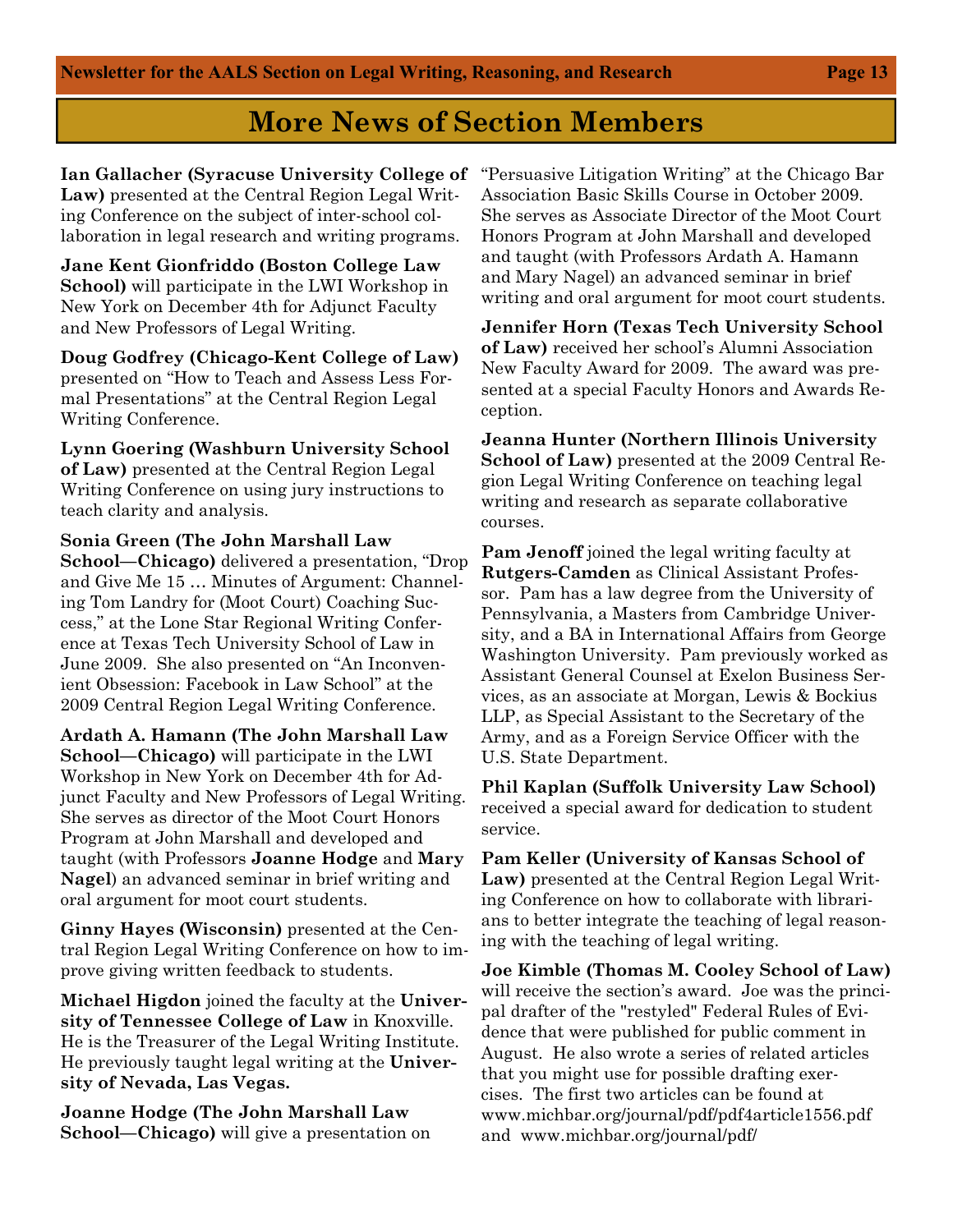#### pdf4article1570.pdf.

**Maureen Straub Kordesh (The John Marshall Law School—Chicago)** presented a paper, "Teaching Legal Writing as Part of Clinical Education," at the APPEAL Conference on July 3, 2009. She also discussed first-year legal writing curriculum at the Rocky Mountain Legal Writing Institute **Lisa A. Mazzie (Marquette University Law**  at Arizona State University's Sandra Day O'Connor College of Law.

**Terri LeClercq** was a Visiting Scholar at the Cleveland-Marshall College of Law at Cleveland State University in Ohio. She did a session with the school's law review, a session for the law school's faculty on how all legal skills cannot be perfected in a single year, and a public session on problems that may result from using imprecise written language. She was also named as the Ralph L. Brill Distinguished Visitor at Chicago-Kent College of Law.

**Jo Ellen Lewis (Washington University School of Law—St. Louis)** will participate in the LWI Workshop in New York on December 4th for Adjunct Faculty and New Professors of Legal Writing.

**June Liebert (The John Marshall Law School—Chicago)** presented at the Computer-Assisted Legal Instruction (CALI) Conference for Law School Computing in Boulder, Colorado, and at the American Association of Law Libraries (AALL) Annual Meeting in Washington, D.C.

**Sue Liemer (Southern Illinois University School of Law)** presented at the Applied Legal Storytelling Conference at Lewis & Clark Law School and at the ALWD Scholarship Forum at Marquette University School of Law in Milwaukee.

**Frank Lima (Northern Illinois University School of Law)** presented at the 2009 Central Region Legal Writing Conference on teaching legal writing and research as separate collaborative courses.

**Susann MacLachlan (The John Marshall Law School—Chicago)** coached The John Marshall Law School's Animal Law Advocacy team to victory at Harvard Law School in Cambridge, Massachusetts.

**Deborah Mann (Albany Law School)** won Albany Law School's teaching award. The law school announced the award in May 2009 during its graduation ceremonies. Professor Mann is the first Lawyering Professor to win that honor at Albany Law School.

**School)** was promoted to Associate Professor of Legal Writing.

**Lisa McElroy (Drexel University Earle Mack School of Law)** presented at the Central Region Legal Writing Conference on the intersections of legal writing and ballroom dancing. Her presentation was called "Shall We Dance? Why We Can Learn a Lot About Good Legal Writing from Dancing with the Stars."

**Tracy L. McGaugh (Touro Law Center)** presented on "An Inconvenient Obsession: Facebook in Law School" at the 2009 Central Region Legal Writing Conference. She will also participate in the LWI Workshop in New York on December 4th for Adjunct Faculty and New Professors of Legal Writing. She serves on the Board of the Legal Writing Institute.

**Deborah McGregor (Indiana University School of Law—Indianapolis)** presented at the Central Region Legal Writing Conference on "Collaboration in Teaching and Scholarship."

**Teri A. McMurtry-Chubb** was named Director of Legal Analysis and Writing at the **University of La Verne College of Law** in California.

**Karen Mika (Cleveland-Marshall College of Law)** presented on "The Benefits of an All-Inclusive Course Website" at the Central Region Legal Writing Conference.

**Elsa Miller (Northern Illinois University School of Law)** presented at the 2009 Central Region Legal Writing Conference on teaching legal writing and research as separate collaborative courses.

**Thomas Mills (Cornell Law School)** presented at the Central Region Legal Writing Conference on the topic of effective collaboration between legal writing professors and law librarians.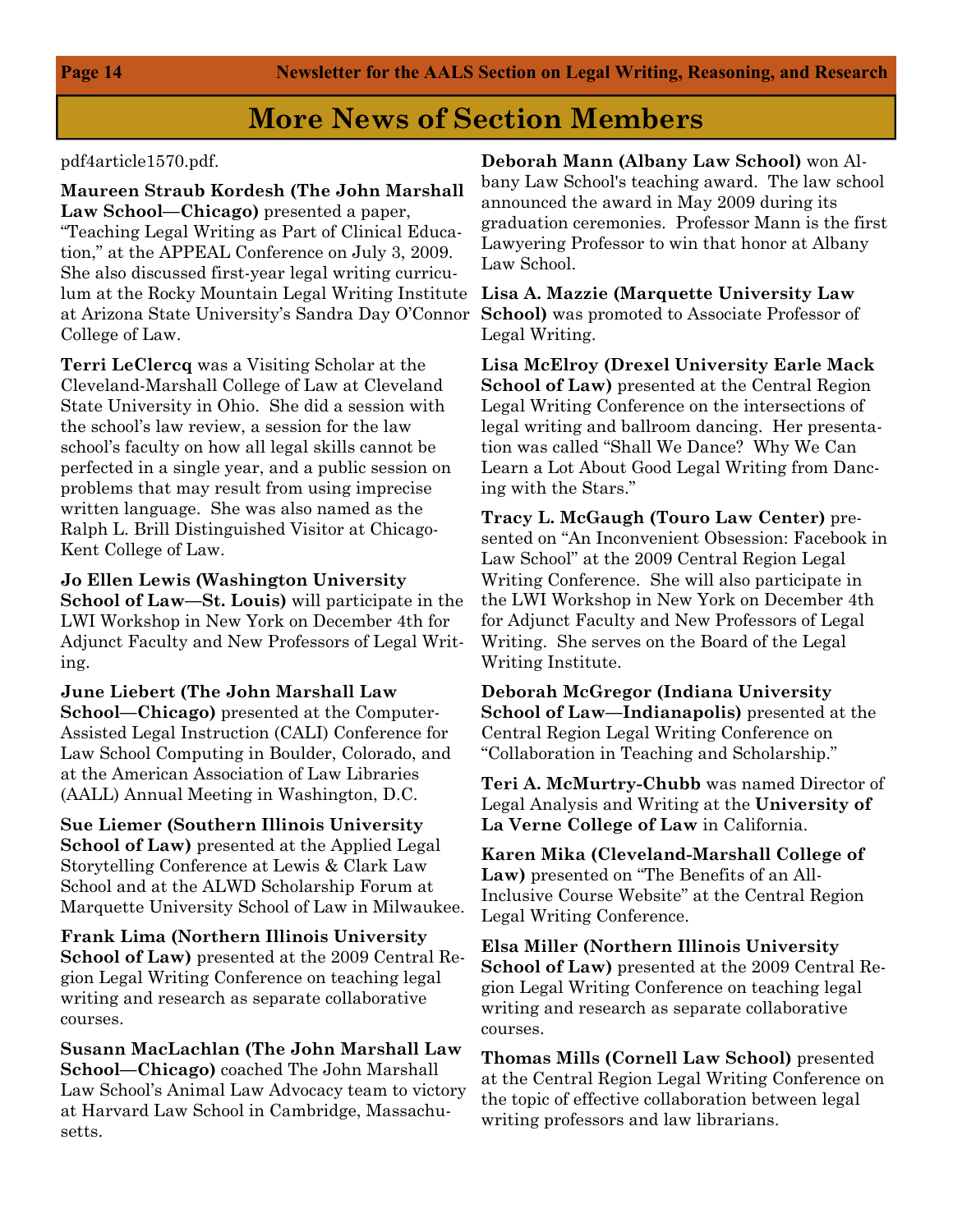**Sam Moppett** was granted clinical tenure at **Suffolk University Law School** in Boston.

**Jane Moul (Washington University School of Law—St. Louis)** will participate in the LWI Workshop in Chicago on December 4th for Adjunct Faculty and New Professors of Legal Writing.

**Kristen Murray (Temple University, Beasley School of Law)** presented at the Central Region Legal Writing Conference on "Leveraging Resources to Teach and Supervise Student Scholarly Writing."

**Michael Murray (Valparaiso University School of Law)** presented at the Central Region Legal Writing Conference on using teaching assistants.

**Mary Nagel (The John Marshall Law School— Chicago)** will participate in the LWI Workshop in Chicago for Adjunct Faculty and New Professors of Legal Writing. She serves as Associate Director of the Lawyering Skills Program at John Marshall. She also made presentations at the 2009 Rocky Mountain Legal Writing Conference, the Lone Star Regional Writing Conference, and the Central Region Legal Writing Conference.

**Mitch Natahnson (Villanova)** was promoted to the rank of Legal Writing Professor.

**Richard K. Neumann, Jr. (Hofstra)** presented at the Central Region Legal Writing Conference on "The Six Things You Can Do in a Contract." He also published a new legal writing book with Sheila Simon (Southern Illinois University).

**Ann Nowak (Touro Law Center)** presented at the Central Region Legal Writing Conference on how to use the spoken word to improve the organization and flow of legal writing.

**Laurel Oates (Seattle University School of Law)** was named as the winner of the 2009 Marjorie Rombauer Award, presented by ALWD. Laurel and her colleague **Mimi Samuels** traveled to Kabul to observe a two-day conference on curriculum development, after which they facilitated a two-day teaching methods workshop for approximately 50 faculty members from the law and Sharia faculties from five of the seven universities in Afghanistan.

**Nancy Oliver**, Professor of Legal Research and Writing Nancy Oliver, became the Associate Dean for Curriculum and Student Affairs at the **University of Cincinnati College of Law.** 

**Tom Patrick** is the new Director of Lawyering Process for the **Charlotte School of Law** in Charlotte, North Carolina.

**Lisa Penland** was promoted to the rank of Professor of Law at **Drake University School of Law** in Des Moines, Iowa. At the Central Region Legal Writing Conference she presented on the process of obtaining institutional review board approval for empirical research studies.

**Teresa Gowin Phelps (American)** was named as the 2009 winner of the Terri LeClercq Courage Award, presented by the Legal Writing Institute.

**Suzanne Rabe (University of Arizona Rogers College of Law)** was promoted to the rank of Clinical Professor of Law in May 2009.

**Herb Ramy** was granted clinical tenure at **Suffolk University Law School** in Boston.

**Mary Barnard Ray (Wisconsin)** presented at the Central Region Legal Writing Conference on using jury instructions to teach clarity and analysis. She also presented at that conference on how to improve giving written feedback to students.

**Sarah Ricks (Rutgers School of Law-- Camden)** received the Rutgers-Camden Chancellor's Award for Teaching Excellence at the law school's graduation. She is one of only four law professors at the law school who have ever been selected for this coveted and competitive university award. She was also named 2009 Lawyering Professor of the Year and was awarded a Faculty Appreciation Award by the Women's Law Caucus. Before the Delaware Valley Legal Writing Consortium, she presented the Procedural Due Process chapter of her forthcoming casebook, *Current Issues in Constitutional Litigation: The Roles of the Courts, Attorneys, and Legislators* (Carolina Academic Press, Context and Practice Series, Michael Hunter Schwartz, editor, forthcoming 2010).

**Judith Rosenbaum (Northwestern University School of Law)** will participate in the LWI Workshop in Chicago on December 4th for Adjunct Fac-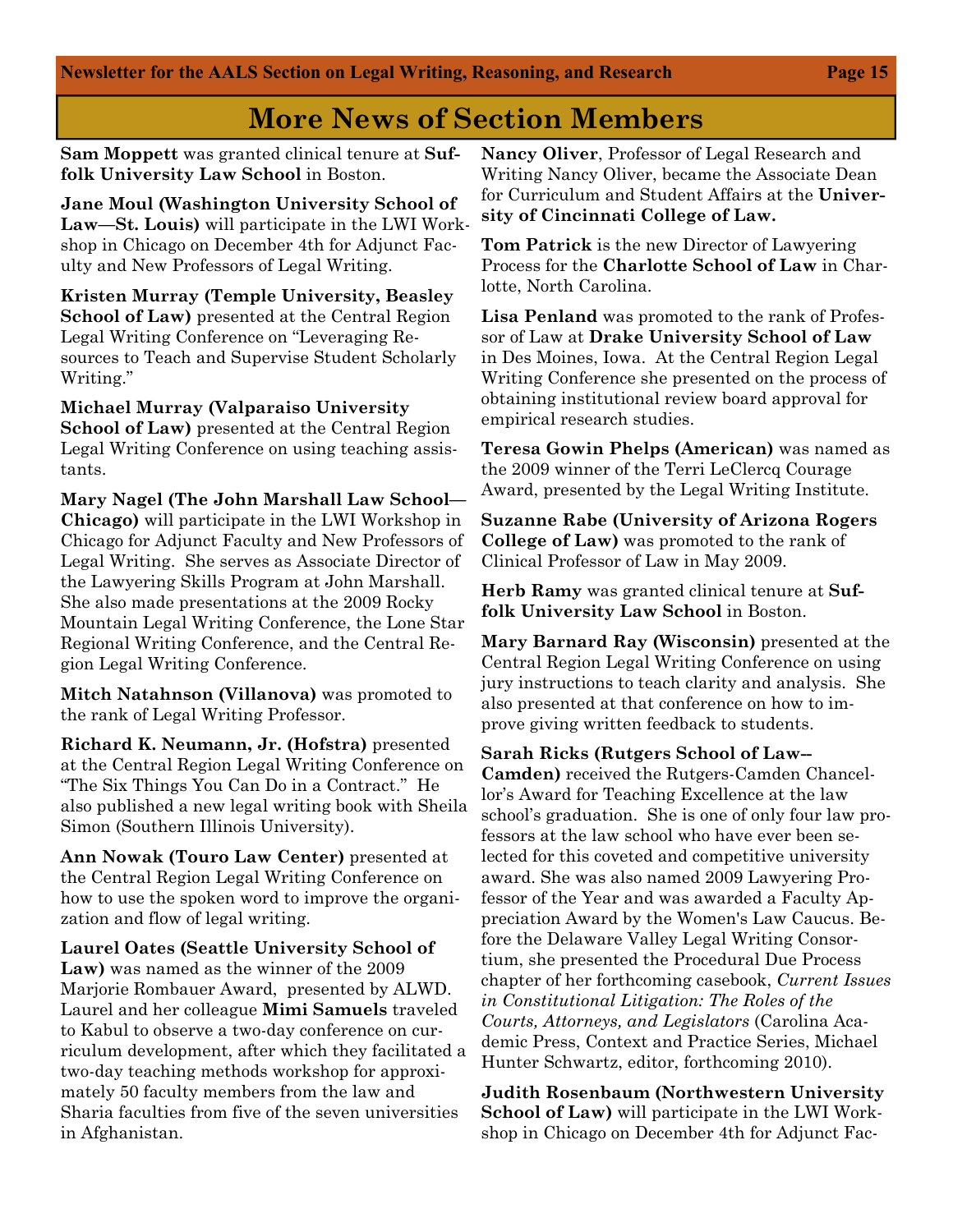board member of the Legal Writing Institute.

**Mimi Samuel (Seattle University School of Law)** presented at the Central Region Legal Writing Conference on the training sessions she conducted for legal educators in Afghanistan. In January 2009, she and **Laurel Oates** traveled to Kabul to observe a two-day conference on curriculum development, after which they facilitated a two-day teaching methods workshop for approximately 50 faculty members from the law and Sharia faculties from five of the seven universities in Afghanistan.

**Barbara Sanchez** is a new Assistant Professor of Legal Writing at the **University of Akron School of Law.** 

**Ann Schiavone** is a new Assistant Professor of Legal Writing at the **University of Akron School of Law.** 

**Joel Schumm (Indiana University School of Law)** presented at the Central Region Legal Writing Conference on how to assign clients in persuasive legal writing assignments.

**Steven D. Schwinn (The John Marshall Law School—Chicago)** will participate in the LWI Workshop on December 4th in Chicago for Adjunct Professors and New Professors of Legal Writing.

**Greg Scott (University of Missouri School of Law—Columbia)** presented at the Central Region Legal Writing Conference on the subject of how to coordinate a team of writing professionals, law librarians, doctrinal professors, appealte judges, and moot court judges.

**Jane Scott (St. John's University School of Law)** presented at the Central Region Legal Writing Conference on how to involve practicing lawyers in teaching legal writing.

**Elizabeth Shaver** is a new Assistant Professor of Legal Writing at the **University of Akron School of Law.** 

**Danielle Shelton** was promoted to the rank of Professor of Law at **Drake University School of Law** in Des Moines, Iowa.

**Ann Davis Shields (Washington University School of Law—St. Louis)** will participate in the

ulty and New Professors of Legal Writing. She is a LWI Workshop in Chicago on December 4th for Adjunct Faculty and New Professors of Legal Writing.

> **Sheila Simon (Southern Illinois University School of Law)** presented at the Central Region Legal Writing Conference on "The Renewable Resource of Legal Writing Assignments." She will also participate in the LWI Workshop in Chicago for Adjunct Professors and New Professors of Legal Writing.

> **Ann Sinsheimer** and **Teresa Brostoff (University of Pittsburgh School of Law)** presented at the Central Region Legal Writing Conference on their international teaching, including experiences in Iceland, Oman, and the United Arab Emirates.

> **Betsy Brand Six (University of Kansas School of Law)** presented at the Central Region Legal Writing Conference on the use of podcasting to teach outside the classroom.

**Jessica Slavin (Marquette University Law School)** was promoted to Associate Professor of Legal Writing.

**Michael R. Smith (University of Wyoming School of Law)** spoke on interdisciplinary skills scholarship at the Central Region Legal Writing Conference.

**Susan Smith Bakhshian (Loyola Law School— Los Angeles)** presented at the Central Region Legal Writing Conference on how to assign clients in persuasive writing assignments.

**Meredith Stange (Northern Illinois University School of Law)** presented at the 2009 Central Region Legal Writing Conference on teaching legal writing and research as separate collaborative courses.

**Amy Stein (Hofstra)** will participate in the LWI Workshop in New York on December 4th for Adjunct Faculty and New Professors of Legal Writing.

**Rick Strong** is a new Assistant Professor of Legal Writing at the **University of Akron School of Law.** 

**Susan Stuart (Valparaiso University School of Law)** was voted faculty advisor for the 3L class. The 3L class faculty advisor attends the 3L func-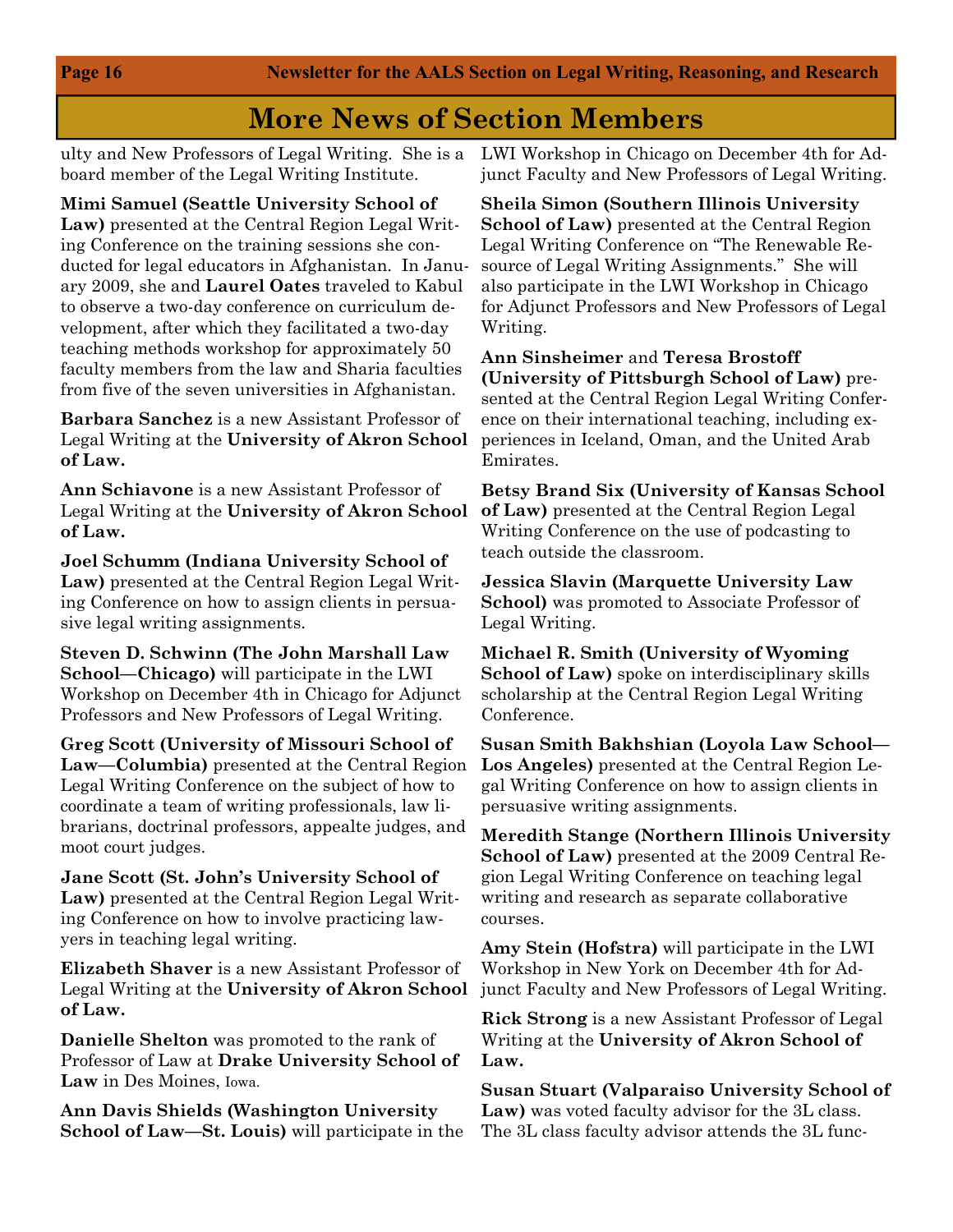tions related to graduation and addresses the class at graduation ceremonies. This is the first time a legal writing professor has had this honor at Valparaiso.

**Wanda Temm (University of Missouri-Kansas City School of Law)** presented at the Central Region Legal Writing Conference on how to teach students to self-edit their work.

**Hollee Temple** became the new Director of the Legal Writing Program at **West Virginia University College of Law.**

**David Thomson** reports that the faculty at the **University of Denver Sturm College of Law**  voted overwhelmingly to extend 405(c) status to all writing faculty.

**Barbara G. Traub (St. John's University School of Law)** will participate in the LWI Workshop in New York on December 4th for Adjunct Faculty and New Professors of Legal Writing

**Christopher Trudeau (Thomas M. Cooley Law School)** presented at the Central Region Legal Writing Conference on how to use a "research walkthrough" to teach legal research.

**Ruth Vance (Valparaiso University School of Law)** was named the 2009 recipient of the Distinguished Faculty Award. This award is provided by the Mabel Burchard Fischer Grant Foundation in Honor of Professor Jack Hiller. The award was established in 1999 to recognize outstanding teaching, scholarship, and service to the Valparaiso University School of Law

**Kathleen Vinson (Suffolk University Law School)** was elected to the Board of Directors of the Association of Legal Writing Directors (ALWD) and was appointed to the Media Committee of the AALS Section of Legal Writing, Reasoning, and Research. She also presented at the ALWD Conference at the University of Missouri-Kansas City School of Law. She was also granted clinical tenure at Suffolk.

**Leslie P. Wallace** is now teaching legal writing at the **California Western School of Law** in San Diego. She was previously an associate professor at **St. Louis University School of Law.** 

**Nancy A. Wanderer (University of Maine** 

**School of Law)** was promoted to Professor of Legal Writing (from Assistant Professor of Law) and is the Director of the Legal Research and Writing Program at the University of Maine.

**Ursula Weigold (Cornell Law School)** presented at the Central Region Legal Writing Conference on the topic of effective collaboration between legal writing professors and law librarians.

**Melissa H. Weresh (Drake University Law School)** was selected as the recipient of the Warren E. Burger prize by the American Inns of Court. She received the award at the U.S. Supreme Court this fall in an event hosted by Justice Antonin Scalia.

**Libby White (Villanova University School of Law)** was promoted to the rank of Legal Writing Professor.

**Grace Wigal (West Virginia University College of Law)** was named as Director of the Academic Excellence Program.

**Mark E. Wojcik (The John Marshall Law School—Chicago)** published a second edition of his Illinois Legal Research Book and a third edition of his book, Introduction to Legal English. He lectured at the University of Windsor (Canada) and taught short courses for Stetson University, the University of Lucerne (Switzerland), and the Facultad Libre de Derecho de Monterrey (Mexico). He lectured in Egypt at the University of Cairo and the Cairo Regional Center for International Commercial Arbitration. He spoke at the Global Legal Skills Conference at Georgetown. He finished a three-year term as Publications Officer of the ABA Section of International Law and became the Division Chair of Americas and the Middle East. He serves on the Board of Governors of the Illinois State Bar Association, the Legal Writing Institute, and the International Law Students Association (which organizes the Jessup International Law Moot Court Competition). He was named Chair of the Committee on the Teaching of International Law for the American Branch of the International Law Association (ABILA). He is the Secretary of the AALS Section on Legal Writing, Reasoning, and Research. He was also elected as an officer of the AALS Section on International Law.